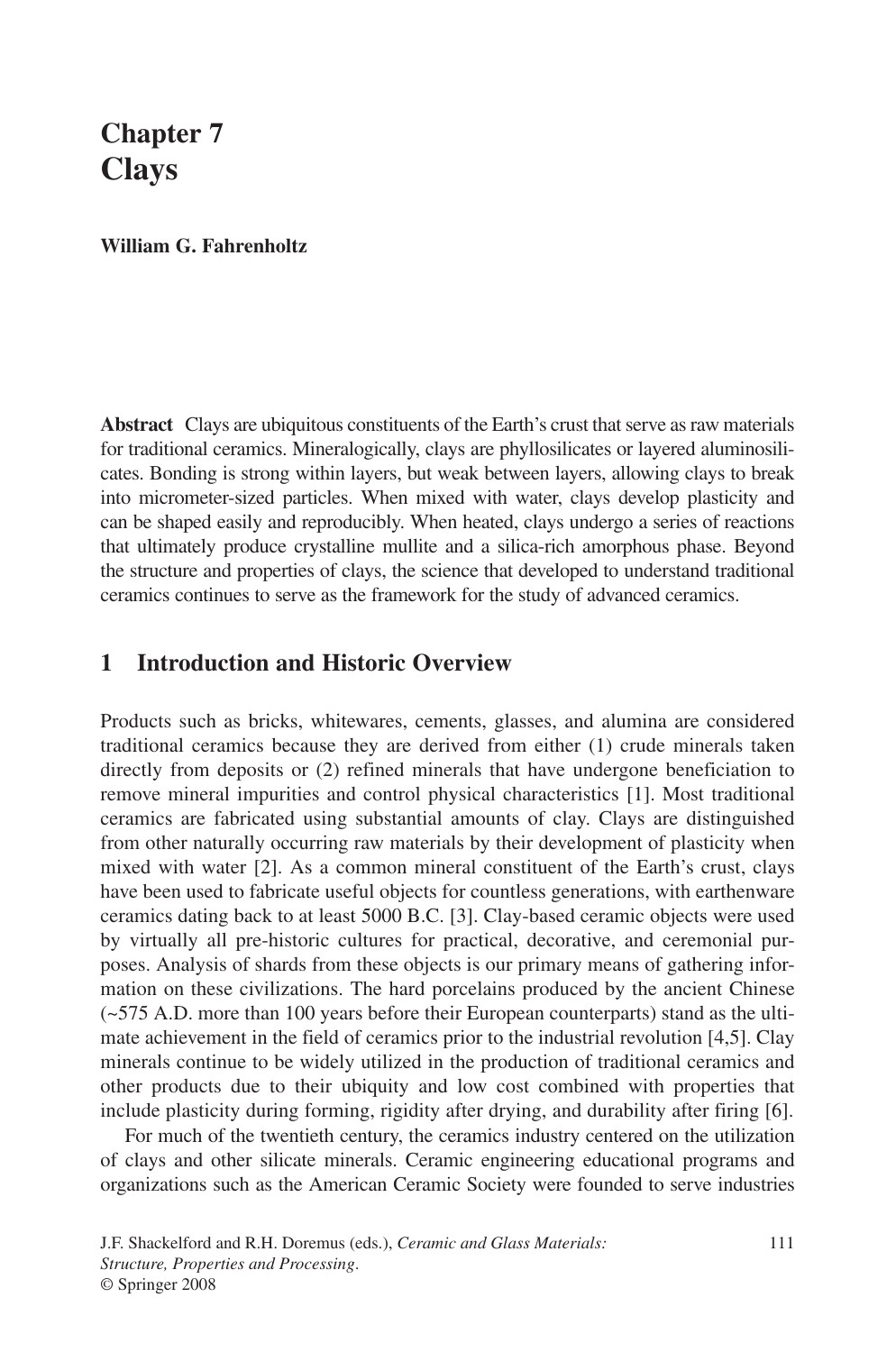based on the utilization of silicate or aluminosilicate minerals [7]. As clay-based traditional ceramics became commodity items in the middle and latter portions of the twentieth century, the focus of educational programs and industrial development shifted away from mineral utilization and toward advanced ceramics, which include phase-pure oxides, electronic materials, and non-oxide ceramics. The raw materials for these products are classified as industrial inorganic chemicals because they have been chemically processed to improve purity compared with the crude or refined minerals used to produce traditional ceramics [1]. Despite the shift in focus away from traditional ceramics, the production of clays has not fallen significantly over the past 30 years (Fig. 1). At a current average cost of more than \$30 per ton (Fig. 2), clay production was a \$1.3 billion



**Fig. 1** Clay production from 1900 to 2002 [8]



**Fig. 2** Cost of clay per ton from 1900 to 2002 [8]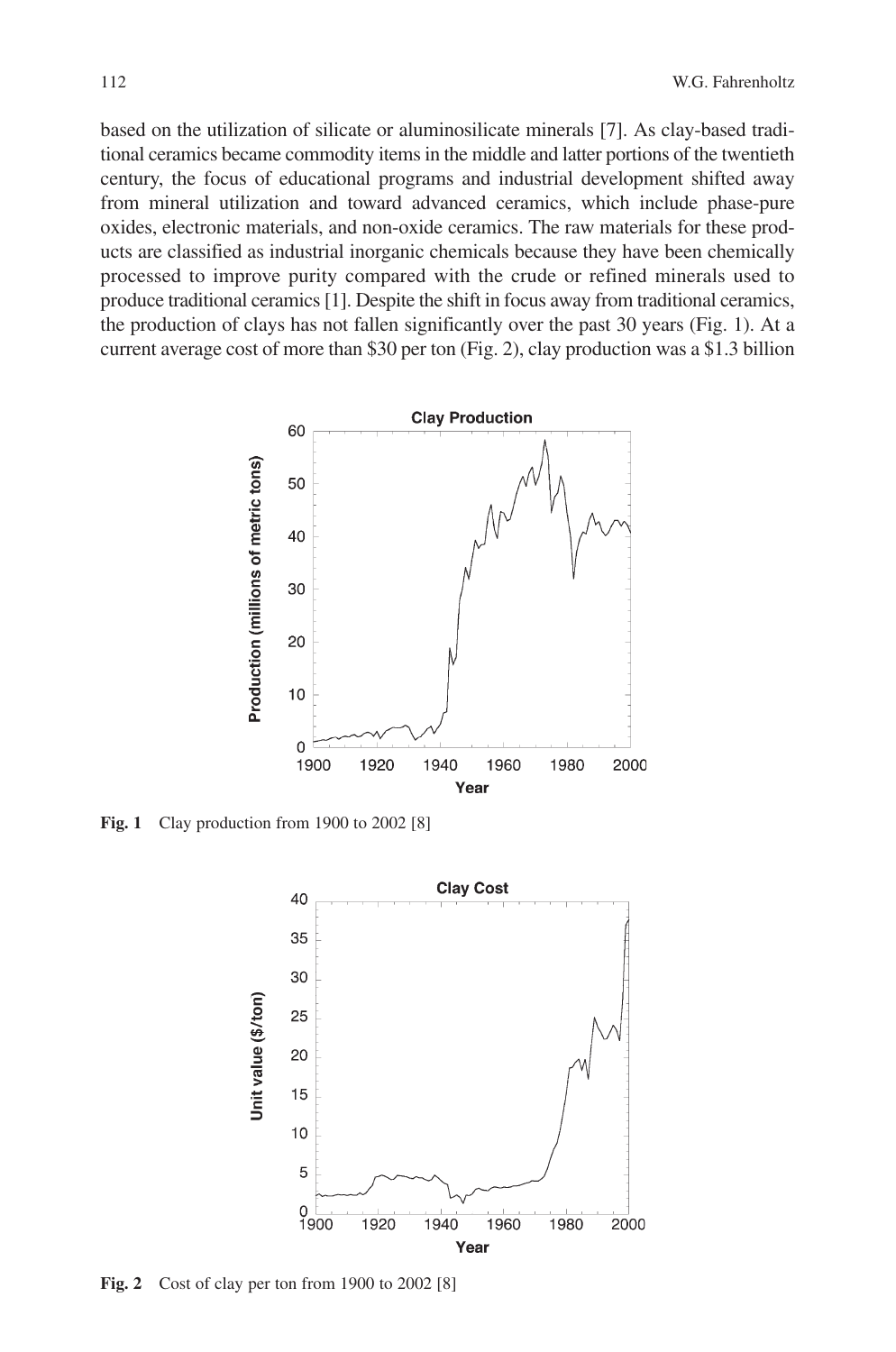industry in 2002, based on 40.7 million metric tons [8]. Traditional ceramics still account for a significant fraction of the total industry with production in the nonmetallic minerals sector that produced approximately \$95 billion in goods during 2001 [9].

## **2 Structure, Formation Mechanisms, Types of Deposits, and Use of Clays**

This section reviews several of the methods that are used to categorize clays. First, the structure of clay minerals will be discussed. Next, the mechanism of formation for kaolinite will be reviewed followed by a description of the types of deposits in which clays are found. The section will end with a description of the types of clays used in the ceramics industry.

## *2.1 Structure of Clay Minerals*

The outermost layer of our planet, the crust, contains the accessible mineral wealth of the planet. The eight most abundant elements in the crust (Table 1) make up 98.5% of the mass of the crust [10]. The most common metal, silicon, is never found in its elemental form in nature. Instead, silicon is combined in silicate minerals, which make up more than 90% of the mass of the Earth's crust [11]. Depending on the composition and formation conditions, silicate minerals have structures that range from individual clusters (orthosilicates) to three-dimensional networks (tectosilicates) [11]. These minerals can be contained in relatively pure single mineral deposits or, more commonly, in rocks such as granite that are made up of one or more mineral species.

The term clay refers to fine-grained aluminosilicates that have a platy habit and become plastic when mixed with water [11]. Dozens of minerals fall under the classification of clays and a single clay deposit can contain a variety of individual clay minerals along with impurities. Clay minerals are classified as phyllosilicates because of their layered structure [12]. The most common clay mineral is kaolinite, although others such as talc, montmorillonite, and vermiculite are also abundant. Each of the

| the Earth's crust |                   |  |  |  |
|-------------------|-------------------|--|--|--|
| Element           | Percent by Weight |  |  |  |
| O                 | 50                |  |  |  |
| Si                | 26                |  |  |  |
| Al                | 7.5               |  |  |  |
| Fe.               | 4.7               |  |  |  |
| Cа                | 3.4               |  |  |  |
| Na                | 2.6               |  |  |  |
| K                 | 2.4               |  |  |  |
| Mg                | 1.9               |  |  |  |
| All others        | 1.5               |  |  |  |

**Table 1** Chemical composition of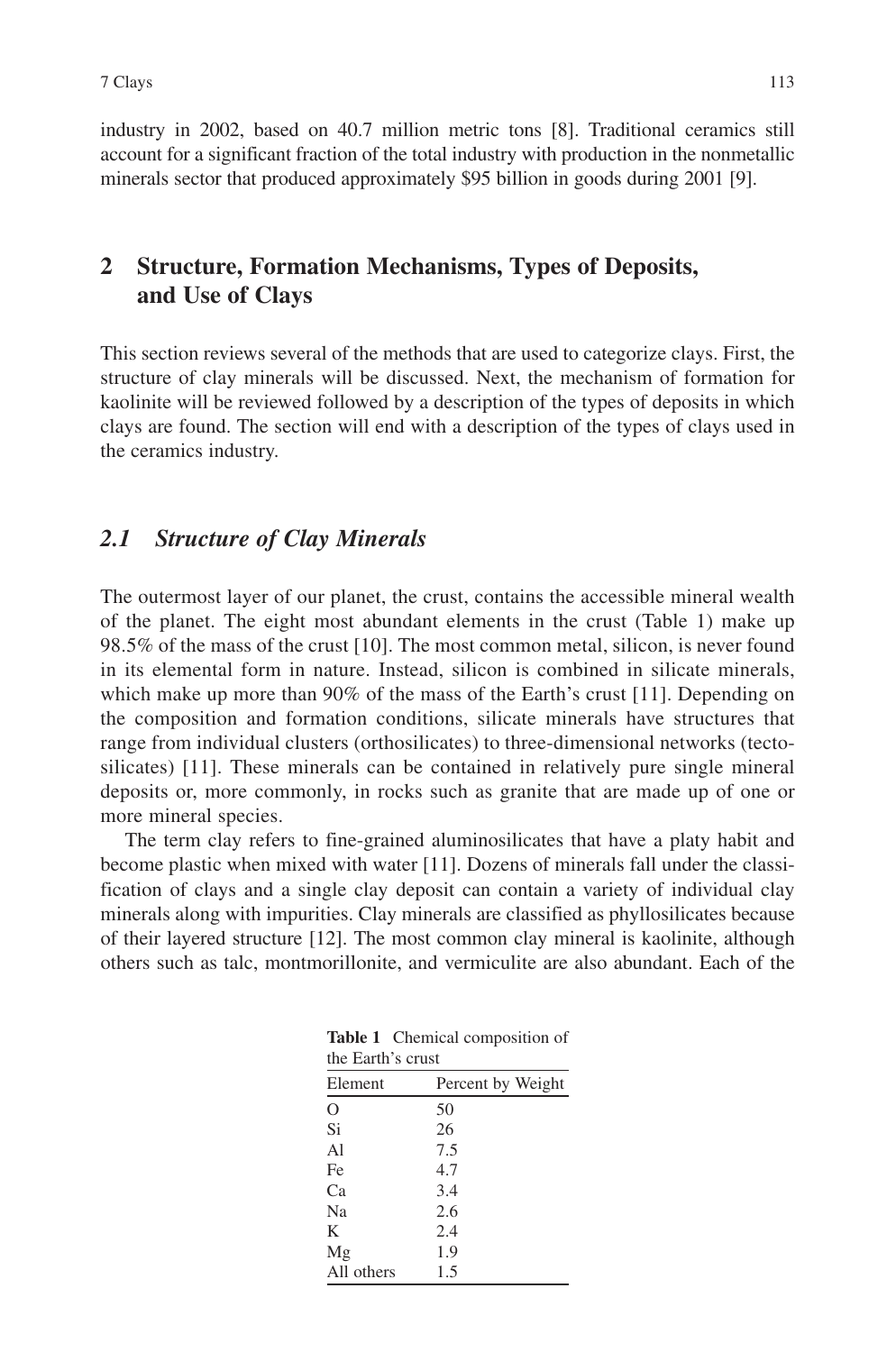clay minerals is composed of a unique combination of layers that are made up of either tetrahedral or octahedral structural units that form sheets [13]. Tetrahedral sheets are made up of oriented corner-shared Si–O tetrahedra (Fig. 3) [14]. Each tetrahedron shares three of its corners with three adjacent tetrahedra, resulting in a structural formula of  $(Si_2O_5)$ <sub>n</sub> for the sheet [15]. Likewise, octahedral sheets are composed of Al bonded to O or OH anions, resulting in an effective chemical formula of  $AIO(OH)$ <sub>2</sub> [15,16]. The structure of this sheet is shown in Fig. 4 [14]. The simplest clay mineral, kaolinite, is produced when each of the Si–O tetrahedra in the tetrahedral sheet shares an oxygen with an Al–O/OH octahedron from the octahedral sheet, shown as a perspective drawing in Fig. 5. The repeat unit or layer in the resulting structure is



**Fig. 3** A single Si–O tetrahedron and the structure of the tetrahedral sheet (Reproduced by permission of the McGraw-Hill companies from R.E. Grim, *Applied Clay Mineralogy*, McGraw-Hill, New York, 1962) [14]



**Fig. 4** A single Al–O octrahedron and the structure of the octahedral sheet (Reproduced by permission of the McGraw-Hill companies from R.E. Grim, *Applied Clay Mineralogy*, McGraw-Hill, New York, 1962) [14]



**Fig. 5** Perspective drawing of the kaolinite structure taken from Brindley (Reproduced by permission of MIT Press from G.W. Brindley, "Ion Exchange in Clay Minerals," in *Ceramic Fabrication Processes*, Ed. by W.D. Kingery, John Wiley, New York, 1958, pp. 7–23) [13]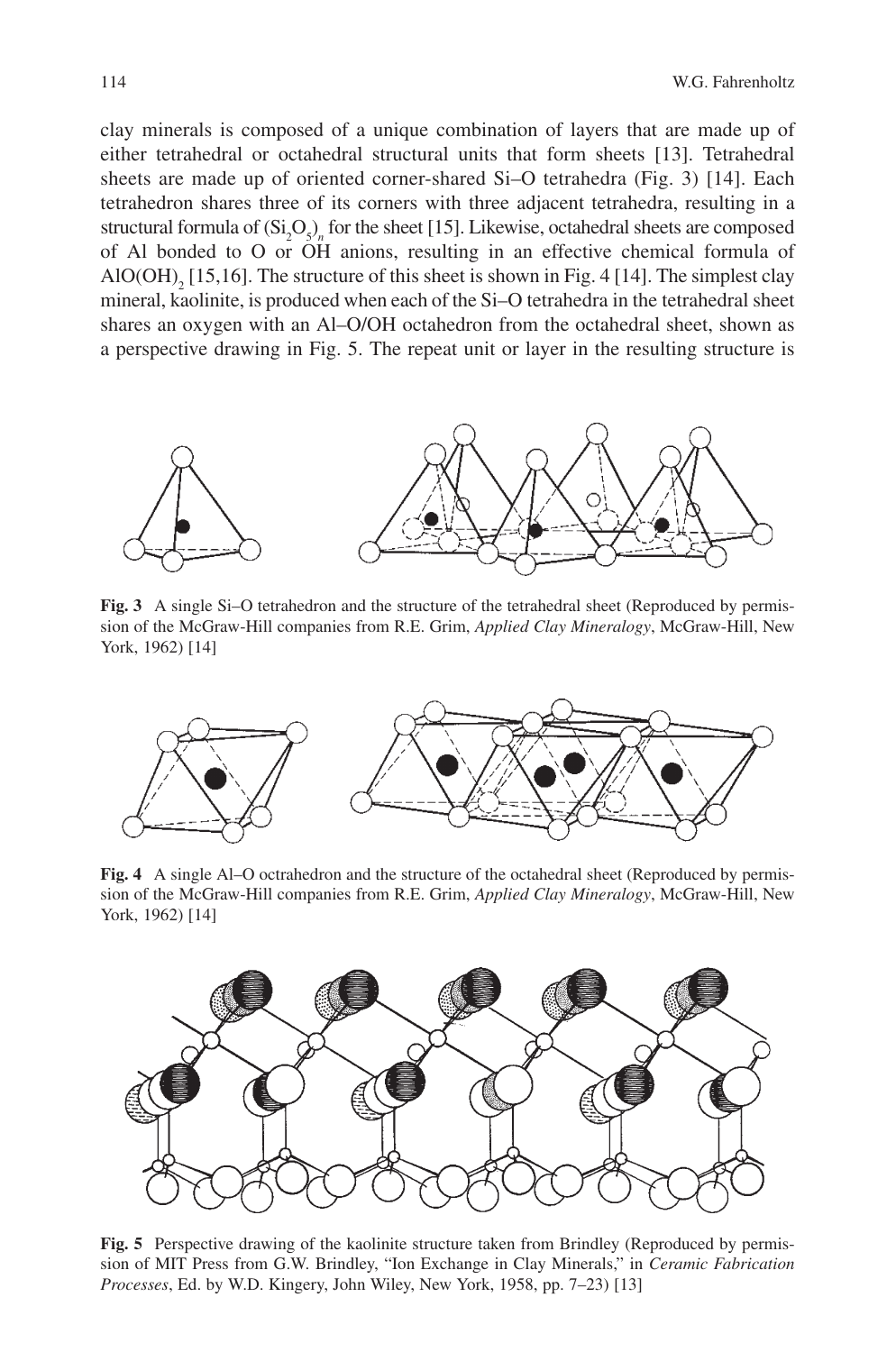composed of alternating octahedral and tetrahedral sheets. Bonding within each repeat unit is covalent, making the layers strong. In contrast, the bonding between repeat units is relatively weak, allowing the layers to separate when placed in an excess of water or under a mechanical load. The chemical formula for kaolinite, as determined by site occupancy and charge neutrality requirements, is  $Al_2Si_2O_5(OH)_4$ , which is commonly expressed as the mineral formula  $Al_2O_3$ :2SiO<sub>2</sub>:2H<sub>2</sub>O. The structure and properties of kaolinite are summarized in Table 2. The repeat units for clay minerals other than kaolinite are produced by altering the stacking order of the octahedral and tetrahedral sheets or by isomorphous substitution of cations such as  $Mg^{2+}$  and  $Fe^{3+}$  into the octahedral sheets [17].

Conceptually, the next simplest clay mineral is pyrophyllite, which is produced by attaching tetrahedral sheets above and below an octahedral layer (Fig. 6), compared with just one octahedral sheet for kaolin [15]. The resulting chemical composition of pyrophyllite is  $Al_2Si_4O_{10}(OH)_2$ , which is equivalent to the mineral formula  $Al_2O_3$  4SiO<sub>2</sub> H<sub>2</sub>O. The structure and properties of pyrophyllite are summarized in Table 2.

|                  | <b>Table 2</b> Composition and crystanography or common clay immerals |                                                    |                               |
|------------------|-----------------------------------------------------------------------|----------------------------------------------------|-------------------------------|
|                  | Kaolinite                                                             | Pyrophyllite                                       | Mica (Muscovite)              |
| Chemical formula | $\text{Al}_2\text{Si}_2\text{O}_5(\text{OH})$                         | $\text{Al}_2\text{Si}_4\text{O}_{10}(\text{OH})$ , | $KAI2Si2O10(OH)$ <sub>2</sub> |
| Mineral formula  | $Al_2O_3.2SiO_2.2H_2O$                                                | $AI_2O_3.4SiO_2.H_2O$                              | K, O.3Al, O, 6SiO, 2H, O      |
| Crystal class    | Triclinic                                                             | Monoclinic                                         | Monoclinic                    |
| Space group      | P1                                                                    | C <sub>2/c</sub>                                   | C2/c                          |
| Density          | $2.6 g cm^{-3}$                                                       | $2.8 g cm^{-3}$                                    | $2.8 g cm^{-3}$               |

*c*-Lattice parameter  $7.2 \text{ Å}$  18.6 Å 20.1 Å

**Table 2** Composition and crystallography of common clay minerals



**Fig. 6** Schematic representation of the structure of koalinite, pyrophyllite, and mica (muscovite) after Brindley [13]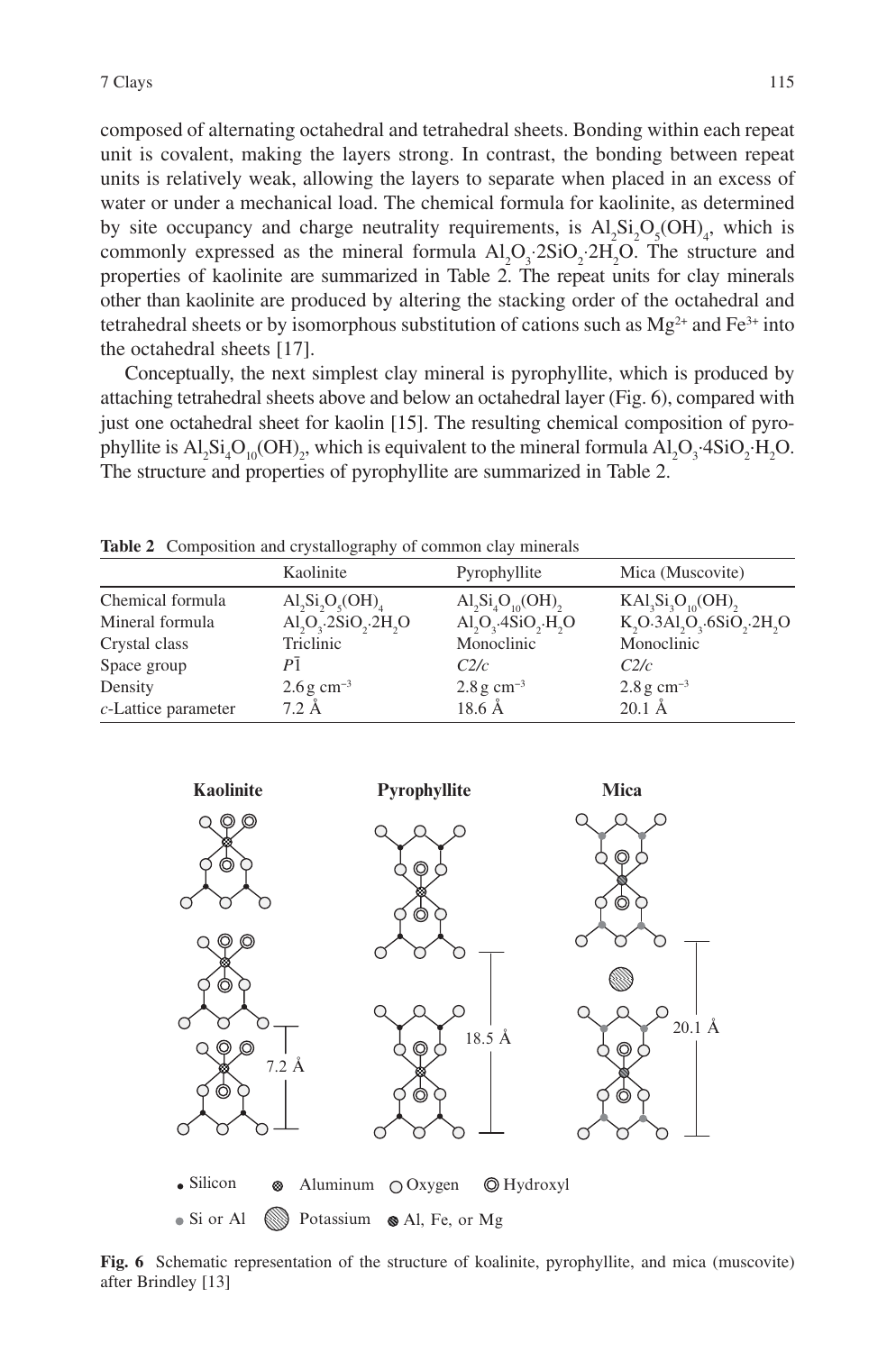More complex clay minerals are produced when  $Mg^{2+}$  or  $Fe^{3+}$  substitute onto the octahedral  $Al^{3+}$  sites in either the kaolinite or the pyrophyllite structures [17]. Along with the substitution onto the octahedral sites,  $A^{3+}$  can substitute onto the tetrahedral sites. These substitutions produce a net negative charge on the structural units, which, in turn, can be compensated by alkali  $(Na^+, K^+)$  or alkaline earth  $(Ca^{2+}, Mg^{2+})$  cations that attach to the structure either between the layers of the structural units or within the relatively large open space inside the Si–O tetrahedra [13]. Families of clay minerals that contain isomorphous substitutions on  $Al^{3+}$  and/or  $Si^{4+}$  sites are micas and chlorites. The structure of a potassium compensated mica-type mineral is shown in Fig. 6. The charge-compensating cations in these clays are relatively mobile, giving some clays significant cation exchange capacity [15]. In addition to the distinctly different minerals produced by altering the arrangement of the structural units or by substituting cations into the structure, some clays are susceptible to hydration of the interlayer cations, which can cause swelling in the *c*-direction. An almost infinite number of clay minerals can be conceived by varying site occupancy and layer orders. These structures can be complex and difficult to determine by experimental methods such as X-ray diffraction. Further complication arises due to the fact that some clays are made up of layers with different structural units (e.g., a random sequence of pure or partially substituted pyrophyllite- and kaolinite-type layers).

An additional structural variant for clay minerals is the chlorite-type structure. Chlorites are similar to the pyrophyllite-type structures with two tetrahedral sheets and an octahedral sheet making up each layer. Instead of alkali or alkaline earth interlayer cations, chlorites contain a brucite (Al–Mg hydroxide) layer between successive pyrophyllite-type layers [18].

The major mineralogical classifications associated with clays are summarized in Fig. 7 [18]. Fortunately as ceramists, we are more concerned with the properties of clays than their mineralogy and most often we classify them by use.

### *2.2 Formation Mechanism for Kaolinite*

Geologically, clay minerals can be classified based on the conditions under which they form. Clay minerals can form at or near the surface of the Earth by the action of liquid water that originates either on the surface or ground water that is percolating toward the surface [6]. Clay minerals can also form under pressure at greater depths due to the action of heated  $(\sim 100-450^{\circ}C)$  liquid-water or liquid-vapor mixtures [19]. For both formation condition, three different mechanisms have been proposed for the conversion of aluminosilicate minerals to clays: (1) the direct reaction with water, (2) dissolution and removal of carbonate minerals, leaving insoluble clay impurities behind, or (3) the action of water on compacted shale sediments [6]. Only the first of these mechanisms will be discussed as it pertains to formation of clays at or near the surface of the Earth, since this combination has produced the largest volumes of industrially relevant clays. In addition, only the reaction of the most common group of minerals, the feldspars, will be considered, but it is recognized that many other minerals convert to clays. To understand the source of impurities in clays, which will be discussed in the next section, the mineralogy of the rocks that serve as the aluminosilicate source are discussed in this section.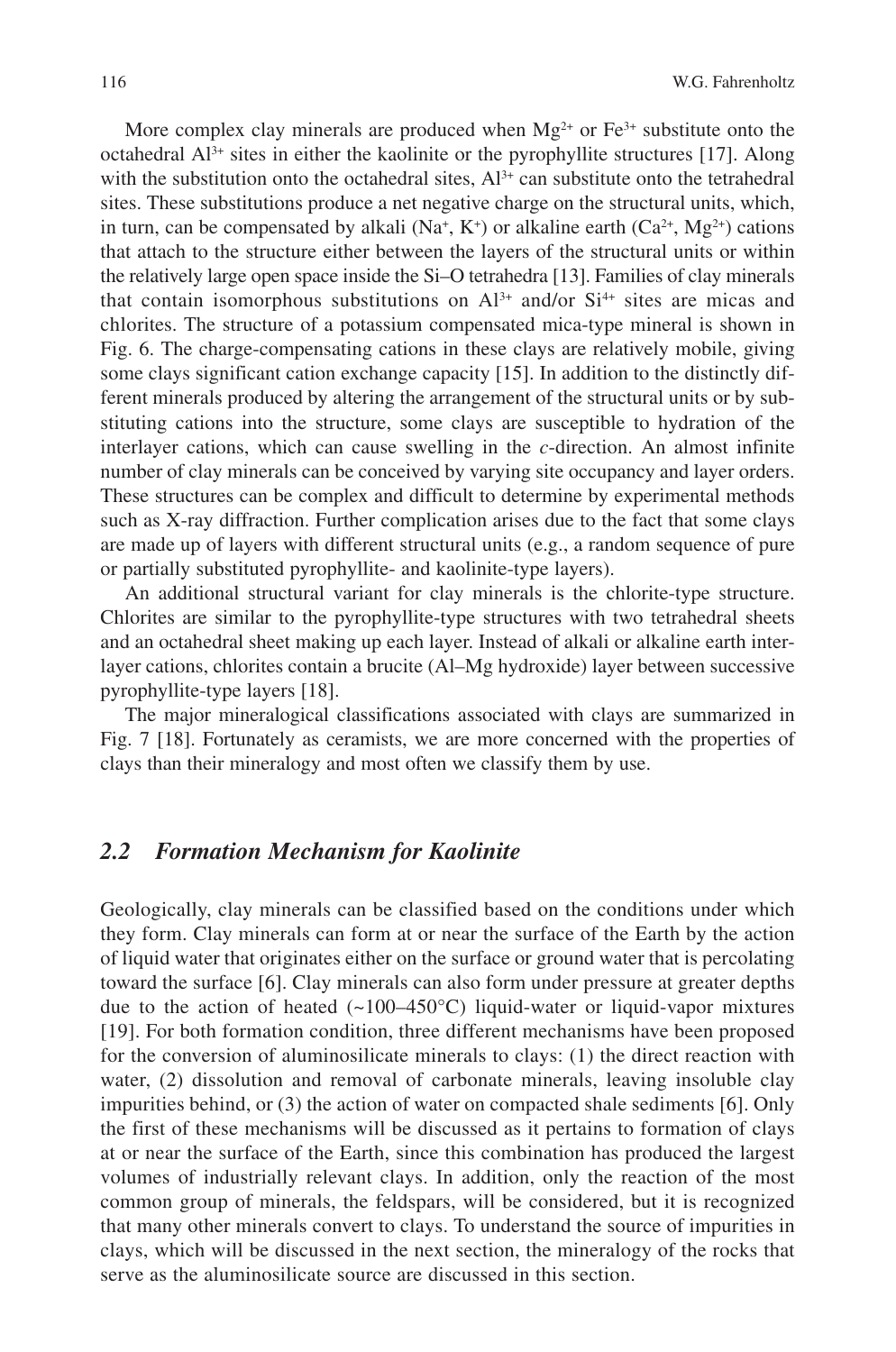

**Fig. 7** Mineralogical classifications associated with clay minerals [12,18,22]

Feldspars are common aluminosilicate minerals that are present in many different igneous rocks including granites and rhyolites [11]. When exposed, these rocks are susceptible to physical and chemical attack. Water, along with the sun, plant roots, and other forces physically attack rock formations causing crevice formation and fracture [3]. Water also attacks rocks chemically. Over time, anhydrous aluminosilicate compounds such as those present in igneous minerals react with water to form hydrated species [20]. The classic chemical reaction for clay formation involves the decomposition of potash feldspar due to the action of water-containing dissolved  $CO_2$  to form kaolinite (insoluble) and soluble ionic species (Reaction 1) [14].

$$
K_2O \cdot Al_2O_3 \cdot 6SiO_{2(s)} + 2H_2O + CO_{2(aq)} \rightarrow Al_2O_3 \cdot 2SiO_2 \cdot 2H_2O_{(s)} + 4SiO_{2(s)} + K_2CO_{3(ag)}
$$
\n(1)

In nature, the formation of clays is more complex. One complexity is due to the variable composition of feldspar and the other is due to minerals that can react to form clays [11]. Even when only feldspars are considered, the composition can vary significantly among the end-members of the system, which are orthoclase  $(K_2O \cdot Al_2O_3 \cdot 6SiO_2)$ , albite  $(Na_2O \cdot Al_2O_3 \cdot 6SiO_2)$ , and anorthite  $(CaO \cdot Al_2O_3 \cdot 2SiO_2)$ [11]. The different feldspars along with many other aluminosilicate minerals can undergo conversion to kaolinite. Another complexity is due to the fact that feldspars and other aluminosilicates are present in nearly all igneous rocks [12]. Most often, the formation of clay is considered in the context of the decomposition of granite, a rock that contains feldspar, quartz, and mica [20]. Quartz and mica,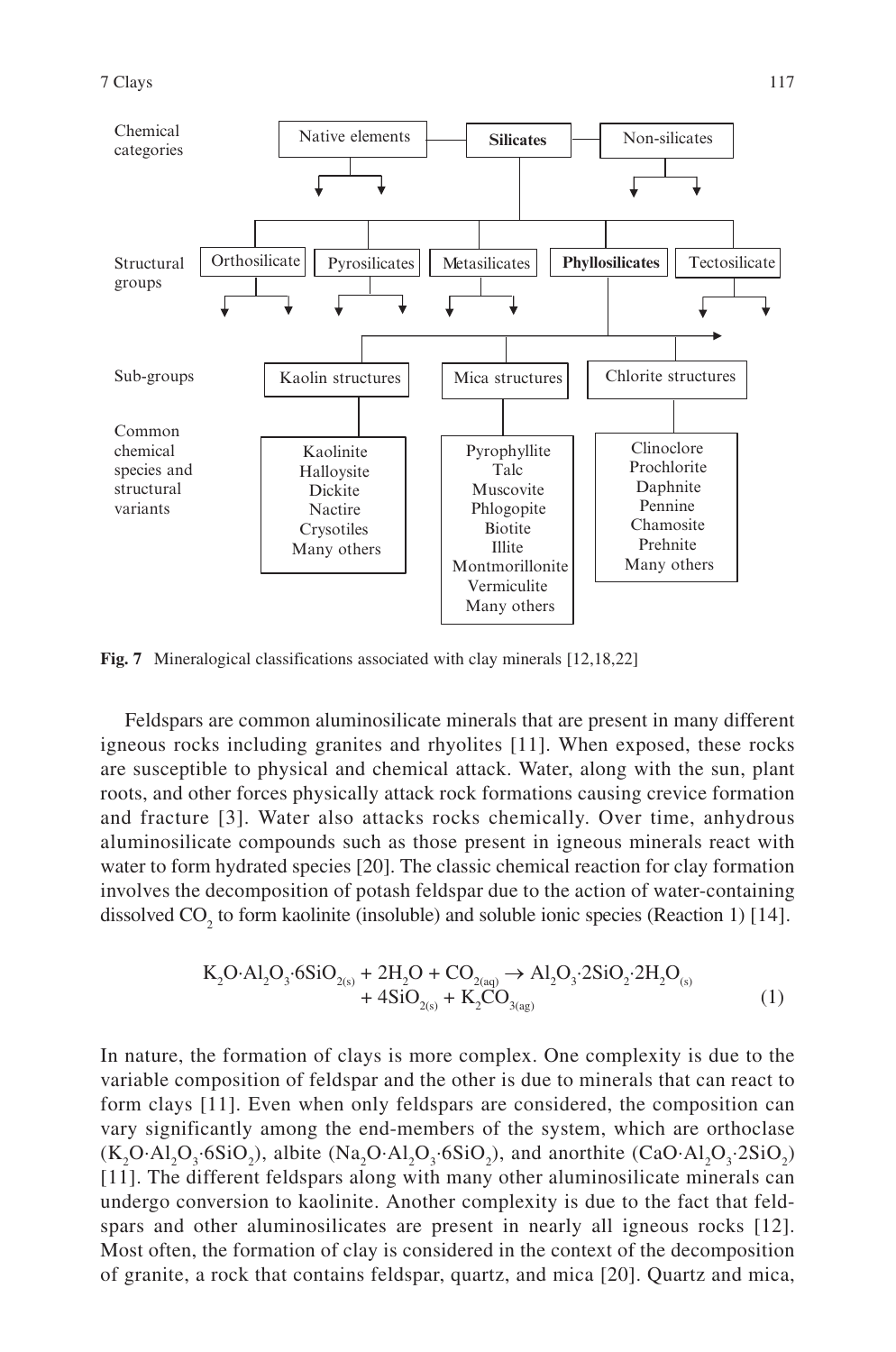which form due to incomplete decomposition of feldspar, are much more resistant to hydration than feldspar and are often left unaltered by the formation of clays from granite. As a result, quartz and mica are common impurities in primary clays.

## *2.3 Types of Clay Deposits*

In nature, clays can be found either in the same location where they were formed or they can be found in a location where they were transported after formation. Clay deposits that are found where they were formed are referred to as primary or residual deposits. Clays that have been transported after formation are said to be in secondary or sedimentary deposits. The discussion in this section will be limited to kaolinite, but will be expanded to other types of clays of significance to the ceramics industry in the following section.

#### **2.3.1 Primary Clays**

Primary clay deposits are formed when a rock formation is chemically attacked by water. The size and shape of the deposit depends on the size and shape of the parent rock [6]. The mineral constituents and impurities of a primary clay deposit are also determined by the composition of the parent rock, the degree of completion of the reaction, the impurities that are removed by solution during or after reaction, and the impurities brought in during or after formation [3]. The residual clay deposits formed by conversion of feldspar almost always contains silica (quartz) and mica as major mineral impurities. The soluble cations such as potassium, sodium, and calcium are dissolved and removed during or after conversion [2]. Most primary deposits contain a high proportion of impurity phases, with typical clay contents ranging from 10 to 40% by volume [21]. However, primary deposits tend to be low in iron-bearing impurities (reported subsequently as  $Fe<sub>2</sub>O<sub>3</sub>$ ), TiO<sub>2</sub>, and organics. The major mineral impurities can be removed by beneficiation techniques such as air or water flotation to yield usable clay, while removal of other impurities may require more involved treatment processes [1]. Though not mineralogically correct, clays that are white in color and have minimal iron-based impurities are often referred to as "kaolin," regardless of the crystalline phases present. To avoid confusion, the term "china clay" will be used for iron-free, white burning clays in this article. Most of the commercially important primary clay deposits are considered as china clays. Industrially significant primary clay deposits in the United States are found in North Carolina with minor deposits in Pennsylvania, California, and Missouri [22]. Perhaps the most famous primary china clay deposits

| Table 3 Typical compositions (weight percent) of some primary china clays [3,22] |  |
|----------------------------------------------------------------------------------|--|
|----------------------------------------------------------------------------------|--|

| Location       | SiO. | Al <sub>2</sub> O, Fe <sub>2</sub> O, TiO <sub>2</sub> CaO MgO K <sub>2</sub> O |     |     |           |           |               | $Na_2O$ $H_2O^a$ |      |
|----------------|------|---------------------------------------------------------------------------------|-----|-----|-----------|-----------|---------------|------------------|------|
| North Carolina | 46.2 | 38.4 0.6                                                                        |     |     | Trace 0.4 | 0.4       | 0.6           | 0.1              | 13.3 |
| California     | 45.3 | 38.6 0.3                                                                        |     |     | Trace 0.1 | 0.2       | $1.0^{\circ}$ | 1.4              | 13.3 |
| England        | 48.3 | 37.6                                                                            | 0.5 | 0.2 | 0.2       | Trace 1.3 |               | 0.3              | 12.0 |

a Called "loss on ignition" in most older texts, now considered chemically combined water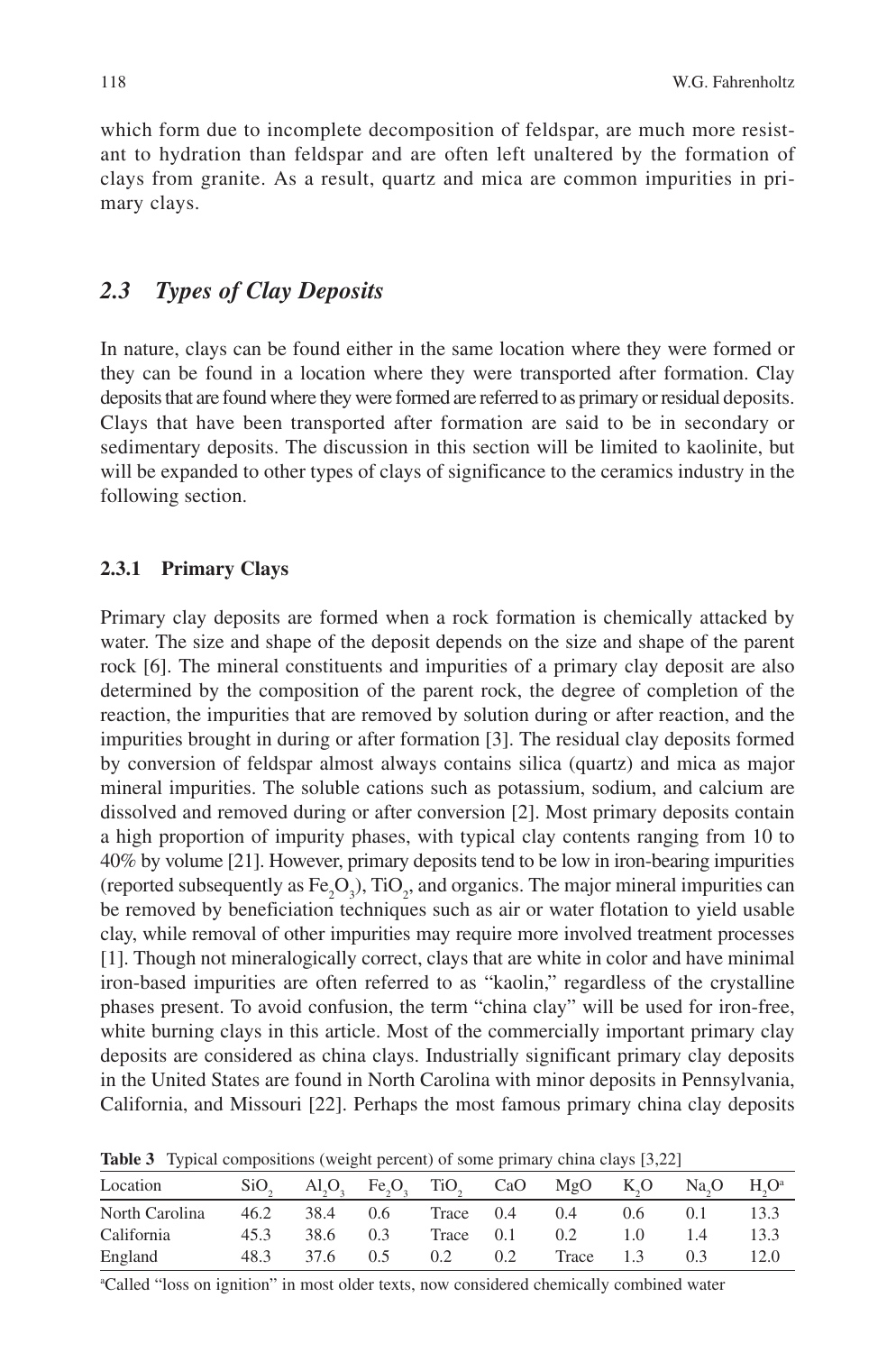are those found in Cornwall, England, the source of English china clay [22]. Typical compositions of some primary china clays (after removal of accessory minerals) are given in Table 3 [3,22]. In the raw state, high purity clays can be nearly white in color, although commercial deposits vary in color from white to ivory. Likewise, the color upon firing varies from white to ivory depending upon the impurity content. The highest quality clays are termed "white burning" because of the lack of coloring from impurities after heating.

## **2.3.2 Secondary Clays**

Secondary or sedimentary clays are formed in one location and then transported to the location of the deposit by the action of wind or water. Often, mineral impurities present in the primary deposit are left behind during transport. Impurity minerals such as quartz and mica are almost completely removed in some cases. However, other impurities such as  $TiO_2$  and  $Fe_2O_3$  are often picked up during transport [3]. Secondary clay deposits tend to have distinct layers due to repeated cycles of active deposition and inactivity [6]. Secondary deposits can also be significantly larger than primary deposits and contain a wider variety of clay mineral types, since clay can be transported in from different primary deposits [6]. Major U.S. commercial deposits of secondary china clays are found in Georgia, Florida, and South Carolina, with additional deposits in Alabama and Tennessee. Typical compositions of secondary clays are given in Table 4 [22,23]. As with primary clays, the color of raw secondary clays varies with the impurities. Many deposits are white to ivory colored, but secondary clays can also be red or brown due to other impurities. Likewise after firing, color depends strongly on the impurities present.

## *2.4 Clays Used in the Ceramics Industry*

In this section, clays are categorized based on how they are used in the ceramics industry. The two major types of ceramic clays are china clay and ball clay. Other materials of note include fire clays, bentonite, and talc. Less refractory materials including those classified as shales and stoneware clays are also of interest. The composition, important properties, and uses for these types of clays are discussed in this section.

## **2.4.1 China Clay**

China clays, also referred to as kaolins, are used to produce traditional ceramics when the color of the finished object and its high temperature performance are important.

Location  $SiO_2$   $Al_2O_3$  Fe<sub>2</sub>O<sub>3</sub> TiO<sub>2</sub> CaO MgO K<sub>2</sub>O Na<sub>2</sub>O H<sub>2</sub>O Georgia 45.8 38.5 0.7 1.4 Trace Trace Trace Trace 13.6 Florida 45.7 37.6 0.8 0.4 0.2 0.1 0.3 0.1 13.9 South Carolina 45.2 37.8 1.0 2.0 0.1 0.1 0.2 0.2 13.7

**Table 4** Typical compositions (weight percent) of some secondary china clays [3,22,23]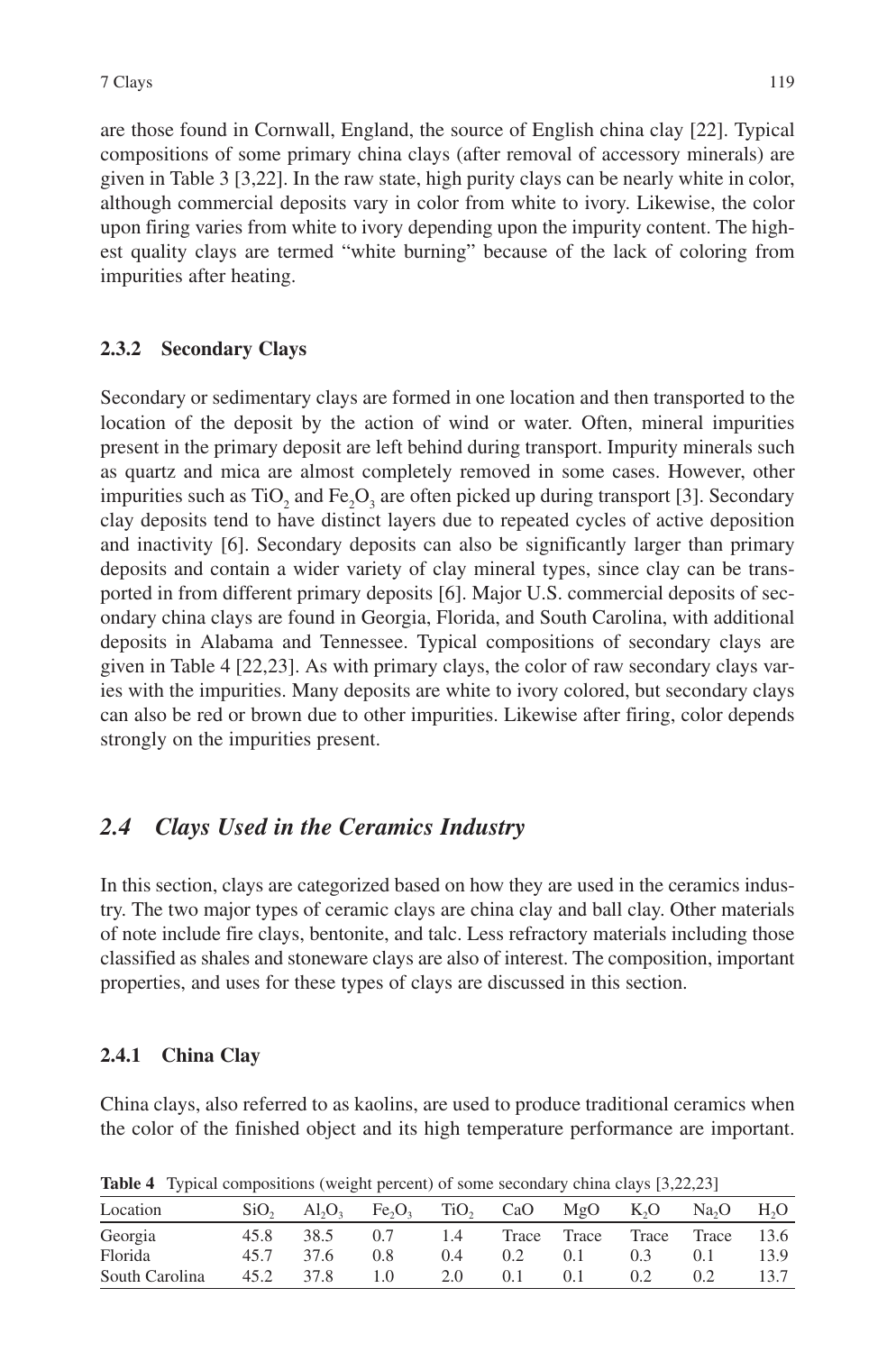China clays generally contain large proportions of the mineral kaolinite, but can contain substantial amounts of other clay minerals. In all cases, the content of  $Fe<sub>2</sub>O<sub>3</sub>$ , TiO<sub>2</sub>, and other potential coloring impurities is low, resulting in bodies that range in color from white to ivory. China clay is found in both residual and secondary deposits. As detailed in Tables 3 and 4, the compositions of most china clays are slightly  $Al_2O_3$ poor compared with the composition expected based on the mineralogical composition of kaolinite  $(Al_2O_3 2SiO_2 2H_2O$  is 46.6 wt% silica, 39.5 wt% alumina, and 13.9 wt% water) due to the presence of impurities. China clays tend to have a moderate particle size  $(1-2 \mu m)$ . Because of the particle size, china clays produce moderate plasticity during forming compared with other clays. Drying and firing shrinkage also tend to be moderate. China clays are used in many traditional ceramics, including pottery and stoneware, along with refractories and finer ceramics such as hard porcelains.

#### **2.4.2 Ball Clay**

Ball clays are remarkable because of their high plasticity when mixed with water. The plasticity is a result of fine particle size  $(0.1-1 \,\mu\text{m})$ , which is stabilized by a substantial content of organic matter (up to 2 wt%). Typical compositional data for ball clays are given in Table 5 [24]. Because of the fine particle size, the water demand for ball clays is higher than for most china clays. The fine particle size also gives ball clay bodies higher green strength and higher fired strength than other clays. In the raw state, ball clays range in color from light brown to nearly black, depending heavily on the organic content. After firing, the higher  $Fe<sub>2</sub>O<sub>3</sub>$  and TiO<sub>2</sub> contents give ball clays, compared to china clays, an ivory to buff color. Ball clays are used extensively in whitewares, pottery, and traditional ceramics due to the workability and strength. However, their use in hard porcelains or other applications where color is important is minimal.

#### **2.4.3 Fire Clay**

Though no standard definition exists, the term fire clay refers to secondary clays that are not ball clays or china clays, but can be used to produce refractory bodies [3]. Fire clays are often found in proximity to coal deposits, but this is not true for all fire clays or for all coal deposits [6]. The main sub-types of fire clays, in the order of increasing alumina content, are plastic fire clays, flint fire clays, and high-alumina fire clays. The compositions of typical fire clays are summarized in Table 6 [22]. Among the attributes common to the different varieties of fire clays are their relatively low concentration of fluxing impurities (alkalis, alkaline earths) and their non-white color after firing. Through the 1970s, refractories made from fire clays set the standard for performance in metal processing applications due to their low cost, high corrosion

| Location  |      |          |     |     |               | $SiO$ , $Al_2O_3$ , $Fe_2O_3$ , $TiO_2$ , $CaO$ , $MgO$ , $K_2O$ |               | $Na, O$ $H, O$ |      |
|-----------|------|----------|-----|-----|---------------|------------------------------------------------------------------|---------------|----------------|------|
| Tennessee | 57.6 | 28.1 1.1 |     | 1.4 | Trace         | Trace                                                            | 0.9           | 0.1            | 10.6 |
| Tennessee | 51.7 | 31.2     | 1.2 | 1.7 | $0.2^{\circ}$ | 0.5                                                              | $0.4^{\circ}$ | 0.6            | 12.1 |
| Kentucky  | 57.7 | 28.5     | 1.2 | 1.5 | $0.2^{\circ}$ | 0.2                                                              | 0.1           |                | 9.5  |

**Table 5** Typical compositions (weight percent) of some ball clays [3,24]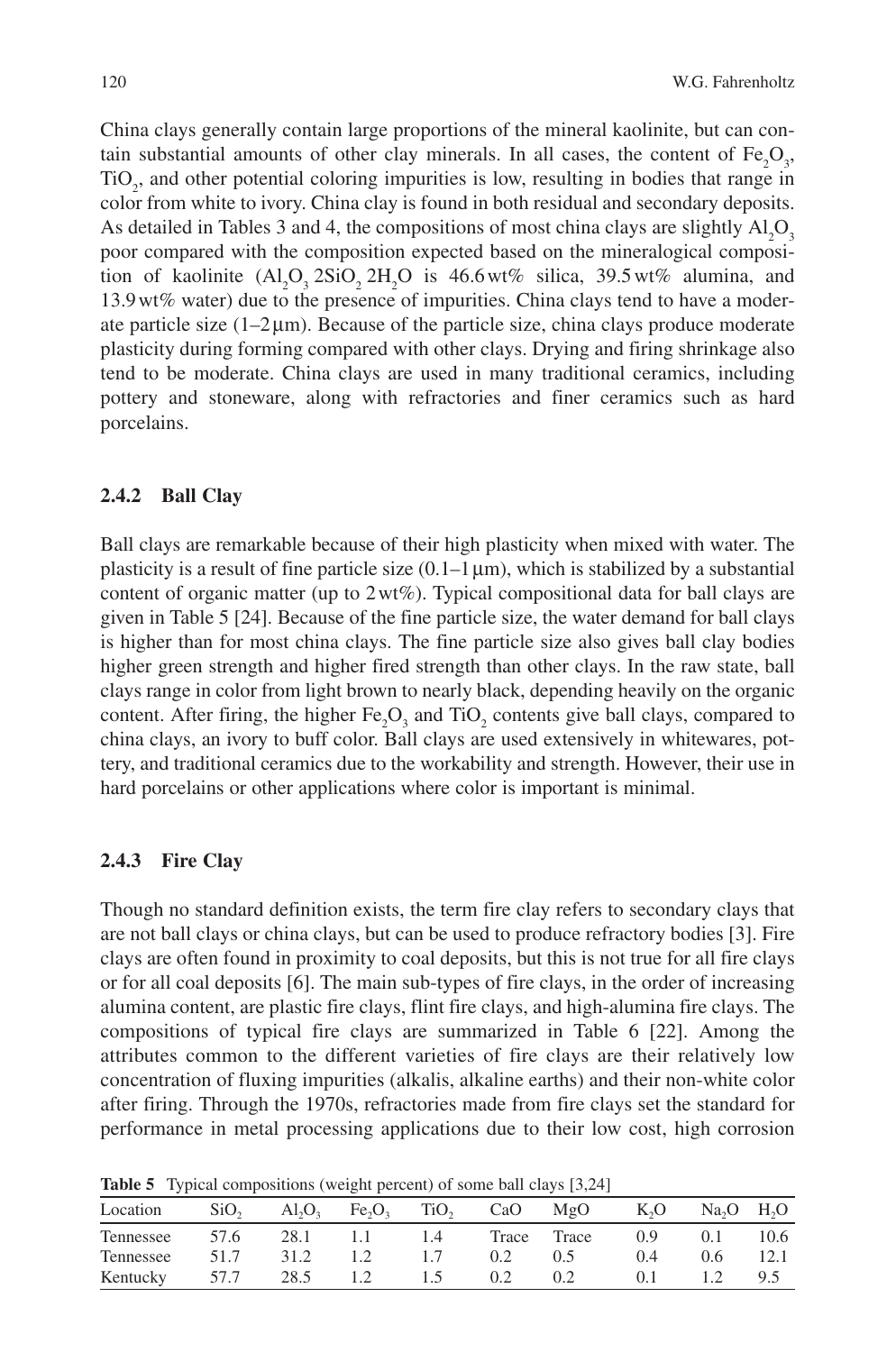| Type                  |      |                      |     |                          |        |                         | $SiO, Al, O, Fe, O, TiO, CaO MgO K, O Na, O H, O$ |      |
|-----------------------|------|----------------------|-----|--------------------------|--------|-------------------------|---------------------------------------------------|------|
| Plastic fire clay     | 58.1 | 23.1 2.4 1.4 0.8 1.0 |     |                          |        | -1.9                    | 0.3 <sup>2</sup>                                  | 8.0  |
| Flint fire clay       | 33.8 | 49.4 1.9             |     | $2.6 - -$                |        | and the contract of the | $\sim$                                            | 12.0 |
| Diasporitic fire clay |      | 29.2 53.3 1.9        | 2.7 | $\overline{\phantom{0}}$ | $\sim$ |                         | $\sim$                                            | 12.0 |

**Table 6** Typical compositions (weight percent) of common types of fire clays [22]

resistance, and excellent thermal stability. However, higher processing temperatures and increasingly stringent batch chemistry requirements have driven most industries to alternative refractory linings such as high-alumina castables, basic brick, or carbon containing materials. In spite of the shift in industry needs, fire clay refractories are still used extensively. Current uses for fire clay refractories include insulation behind hot-face materials, low heat duty furnace linings, and specialty applications such as laboratory crucibles and setters.

Plastic fire clays have a composition similar to china and ball clays, except for the elevated  $\text{Fe}_2\text{O}_3$  and  $\text{TiO}_2$  contents. Because of their composition, plastic fire clays have similar plasticity, dried strength, and fired strength when compared with china clays. Plastic fire clays range in color from gray to red or even black in the raw state. Like other fire clays, plastic fire clays produce buff-colored bodies when fired.

Flint fire clays have a higher alumina content than plastic fire clays, ball clays, and china clays, in addition to having slightly elevated levels of  $Fe<sub>2</sub>O<sub>3</sub>$  and TiO<sub>2</sub> (Table 6) [22]. Flint fire clays have lower plasticity (compared with china clays) when mixed with water and, consequently, develop lower dried and fired strengths. Because of the lower plasticity, the drying and firing shrinkages tend to be very low [25]. Processing of flint fire clays can require plastic additives such as ball clays or bentonites. In the raw state, flint fire clays range in color from gray to red and flint fire clay deposits tend to be harder than other clays [3].

High-alumina fire clays found in the U.S. contain substantial amounts of alumina minerals such as diaspore, in addition to the aluminosilicate clay minerals present. High-alumina fire clays can have much higher alumina content than other common clays (Table 6). These clays produce refractory bodies when fired, but have comparatively low plasticity when mixed with water. Like flint fire clays, high-alumina fire clays undergo little shrinkage when dried or fired. In addition, the dried strength of bodies produced from high-alumina fire clays is poor. High-alumina fire clays tend to be gray to reddish-brown or brown in the raw state and produce buff-colored objects when fired.

#### **2.4.4 Bentonite**

Bentonites are highly plastic secondary clays that are used in small amounts as absorbents or as binders/plasticizers in batches of other materials [3]. Bentonites are formed from volcanic ash or tuff rather than igneous rocks [6]. The most significant commercial deposits of bentonite in the U.S. are in Wyoming, but bentonite deposits are widespread. The main crystalline constituent of bentonites is montmorillonite, with Mg and Fe substitution onto the octahedral sites (Fig. 6). Bentonites swell significantly when mixed with water. Also, bentonites form highly thixotropic gels, even in low concentration [14]. Because of swelling and extremely high drying and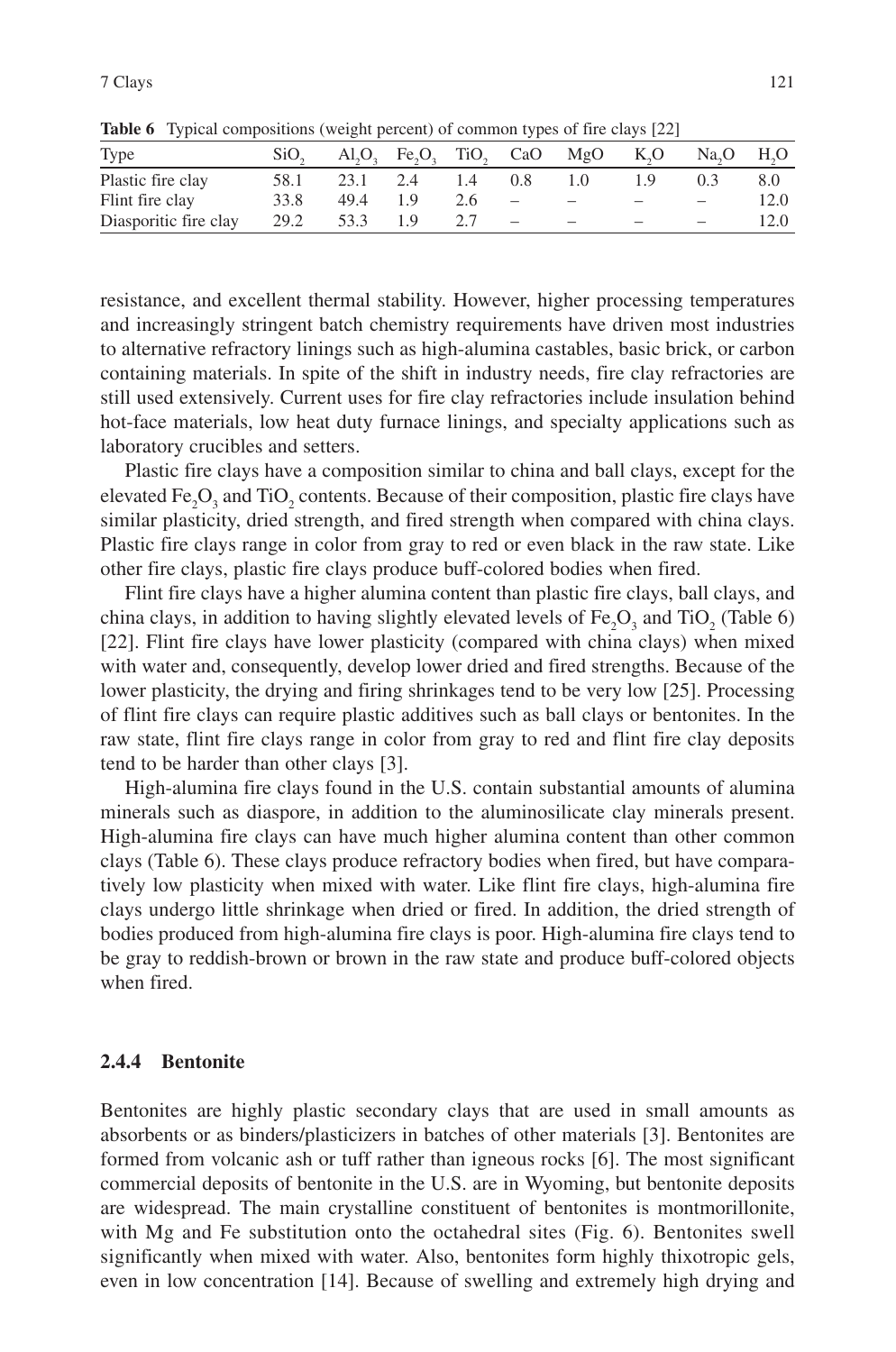| Type      | SiO <sub>2</sub> |      | $Al_2O_3$ Fe <sub>2</sub> O <sub>3</sub> | TiO <sub>2</sub> CaO     |     |      | $MgO$ $K_2O + Na_2O$ $H_2O$ |      |
|-----------|------------------|------|------------------------------------------|--------------------------|-----|------|-----------------------------|------|
| Bentonite | 49.6             | 15.1 | 3.4                                      | $0.4^{\circ}$            |     | 7.8  | $\sim$ $-$                  | 23.0 |
| Talc      | 56.3             | 3.2  | 5.4                                      | $-$                      | 0.4 | 27.9 | 0.9                         |      |
| Shale     | 54.6             | 14.6 |                                          | $\overline{\phantom{0}}$ |     | 2.9  |                             | 4.7  |

**Table 7** Typical compositions (weight percent) of other commonly used clays

firing shrinkages, bentonites are rarely used as a major constituent of traditional ceramics; applications are confined to additives in a variety of processes. The typical composition of a bentonite is given in Table 7 [6].

## **2.4.5 Talc**

Talc is the magnesium silicate structural analog to pyrophyllite. Its properties are nearly identical to pyrophyllite, except that  $Al^{3+}$  cations have been replaced by  $Mg^{2+}$ cations [25]. Talc occurs in secondary deposits and is formed by the weathering of magnesium silicate minerals such as olivine and pyroxene [2]. In bulk form, talc is also called soapstone and steatite. A typical composition for talc is given in Table 7 [22]. Historically, talc has been used extensively in electrical insulator applications, in paints, and as talcum powder [2].

#### **2.4.6 Shales**

Shale is a term that refers to sedimentary deposits that have been altered by compaction and, in some cases, the cementation of grains by deposition of other minerals such as sericite (a fine grained muscovite) [6]. Shales are identical structurally and chemically to clays, although the water content of shales tends to be significantly lower. However, when they are mixed with water, shales develop plasticity similar to clays and can be used interchangeably [22]. In fact, weathering of shales is one method for the formation of clays [2]. Shales often contain high levels of iron, giving them a red color when fired [22]. A typical shale composition is given in Table 7 [22].

#### **2.4.7 Other Clays**

An enormous variety of other grades of clay minerals have been used commercially. The names of these clays can be based on the ultimate application (stoneware clay, brick clay) or the fired properties (red firing clay, vitrifying clay) [25]. The compositions of these clays are highly variable, but in general they contain high amounts of alkalis and high amounts of  $Fe<sub>2</sub>O<sub>3</sub>$ , TiO<sub>2</sub>, and other impurities. A few of these clays (earthenware, stoneware, and brick clays) are mentioned here, but interested readers should consult references [3,6,14,22, 25] for information on other categorizations as well as chemical composition information. Keep in mind that the designations are not based on mineralogy, composition, or any specific property. A particular clay may fall under one or more categories depending on how it is gathered, its beneficiation, or its intended use.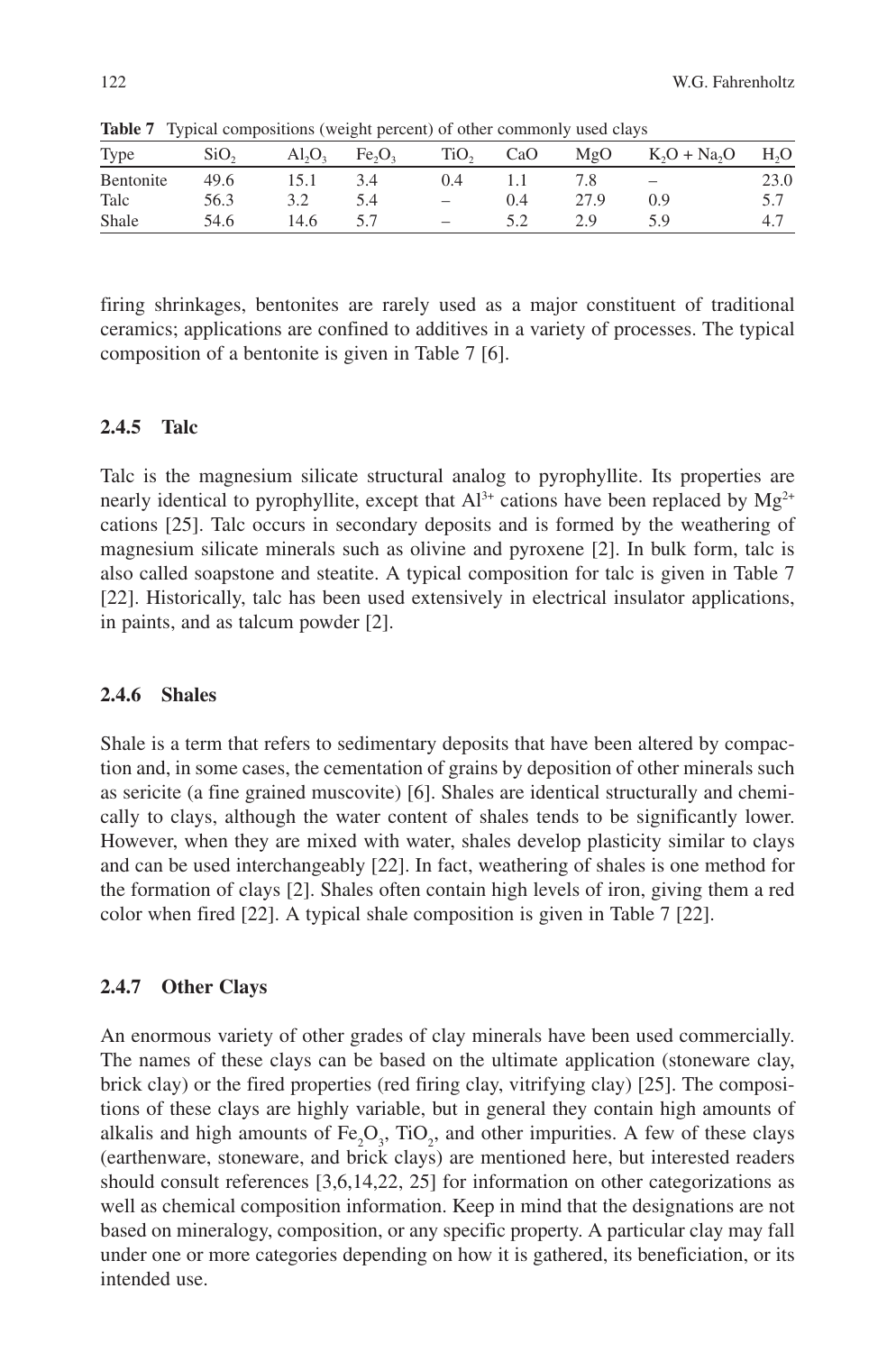Earthenware refers to products produced from unbeneficiated clays with no other additives. Earthenware clays are formed by incomplete conversion of the parent mineral formation and they contain substantial amounts of residual feldspar and quartz, giving a composition similar to a triaxial whiteware [3]. Earthenware bodies are typically formed by throwing or modeling [22]. Earthenwares are self-fluxing during firing due to the alkali content. Fired earthenware bodies typically have high absorption (10–15%) and are fired at moderate temperatures (cone 5–6) [22]. Fired earthenware bodies are usually red and find use as decorative objects, as tiles, or as tableware [26].

Stoneware clays can be used without beneficiation or additives to produce ware with low absorption (0–5%) at relatively low temperatures (cone 8–9) [22]. Fired stoneware objects usually have a buff or gray color and are used as electrical insulators, cookware, decorative items, drain pipe, tiles, and tableware [26]. Stoneware can be formed by casting, throwing, or pressing. The major difference between stoneware clays and earthenware clays is  $Fe<sub>2</sub>O<sub>3</sub>$ content, with stoneware clays usually having lower  $Fe<sub>2</sub>O<sub>3</sub>$  than earthenware.

Brick clays tend to be high in alkalis and iron, but low in alumina [14]. The clays usually have moderate to high plasticity, which facilitates forming [25]. Often, brick clays are actually shales  $[14]$ . These clays fire at moderate temperatures (cone  $1-5$ ) and the resulting fired bodies are dark red. Clays with similar properties but different colors upon firing can be used to produce other products such as sewer tile and roofing tile [6]. Nearly any red burning clay can be classified as brick clay.

## **3 Processing Methods for Clay-Based Ceramics**

The study of clay-based ceramics has an enduring legacy due to the science that developed to understand the rheological behavior of clay–water pastes. As stated repeatedly in this chapter, clays develop plasticity when mixed with water. Plasticity, as defined by Grim, is "the property of a material which permits it to be deformed under stress without rupturing and to retain the shape produced after the stress is removed" [14]. For countless generations, clay-based ceramics were formed by mixing clay and other ingredients with some amount of water (determined by trial and error and/or experience) to get a consistency (i.e., rheology) that was acceptable for the forming method of choice. As new analytical tools were developed throughout the twentieth century, ceramists used them to examine the structure of clay minerals and to understand how clays interacted with water. Even though the emphasis in the field of ceramic engineering has shifted away from traditional ceramics to advanced materials, processing science still focuses on processing methods (dry pressing, extrusion, tape casting, and slip casting) that rely on controlled plastic deformation during forming, thus mimicking the behavior of clay– water pastes [1]. The key difference is that advanced materials use organic additives to promote plasticity whereas plasticity develops naturally when water is added to clays.

#### *3.1 Clay–Water Interactions*

The processing methods for clay-based ceramics can be categorized by the water content and the resulting rheological behavior. The methods that will be discussed in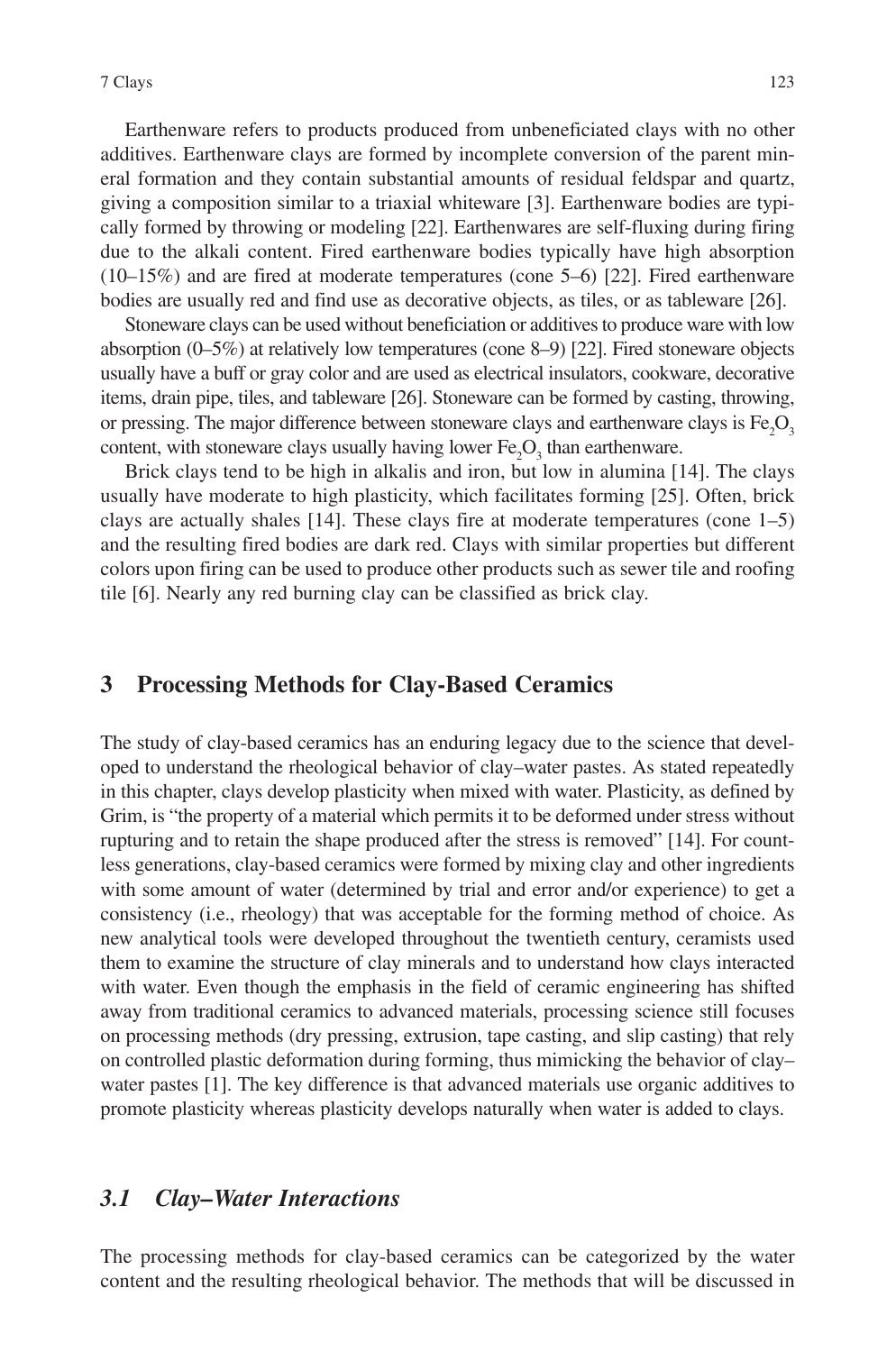this section, in order of increasing water content, are: (1) dry pressing (2) stiff plastic forming, (3) soft plastic forming, and (4) casting. Most clay compositions can be fabricated using any of the forming processes by simply changing the water content of the batch. As such, the choice of forming methods is often dictated by the desired shape of the product and will be discussed in that context. Water contents and shape limitations for the four forming methods are summarized in Table 8. The overlap in the water contents for the different techniques is due to the varying water requirements for different clays, which is caused by differences in composition, structure, and physical characteristics of the clays.

Forming techniques used for clay-based ceramics require control of water content in the batch. Water content, in turn, affects the response of the clay during forming [27]. As the water content of the batch increases, the yield point of the clay–water mixture, and thus the force required to form the desired shape, generally decreases [26]. However, the relationship is complex and depends on the composition of the clay, its structure, additives to the batch, and other factors [14]. One method for quantifying the behavior of clay–water pastes is to measure the plastic yield point as a function of water content [14]. The water contents and maximum yield points in torsion are compared for several clays in Table 9. Kaolins and plastic fire clays require the least amount of water to develop their maximum plasticity, ball clays require an intermediate amount, and bentonite requires the most.

The interactions between water and ceramic particles are complex and important for processes ranging from the rheology of slurries to the drying of particulate solids. An in-depth discussion of water–particle interactions is beyond the scope of this chapter. For the discussions that follow, it is sufficient to understand the forms that water takes within a particulate ceramic [27]. At the lowest contents, water is present as partial, complete, or multiple layers adsorbed (physical) on the surface of the particles. After the surfaces are covered with a continuous adsorbed film, liquid water can condense in the pores between particles. Finally, at the highest water

| Method        | Water $(wt\%)$ | Pressure range (MPa) |
|---------------|----------------|----------------------|
| Dry pressing  | $0 - 15$       | $100 - 400$          |
| Stiff plastic | $12 - 20$      | $3 - 50$             |
| Soft plastic  | $20 - 30$      | $0.1 - 0.75$         |
| Slip casting  | $25 - 35$      | None                 |

**Table 8** Water contents and pressure range used during the four common forming methods used for clay-based ceramics [22,26]

**Table 9** Water content and maximum yield point for different types of clays [14]

| Clay              | Water content $(wt\%)^a$ | Yield torque $(g \text{ cm}^{-1})$ |
|-------------------|--------------------------|------------------------------------|
| Kaolin            | 19.2                     | 472                                |
| Plastic fire clay | 19.0                     | 442                                |
| Ball clay         | 34.4                     | 358                                |
| Bentonite         | 41.9                     | 254                                |

a Determined as weight of water added to clay dried at 105°C for 24 h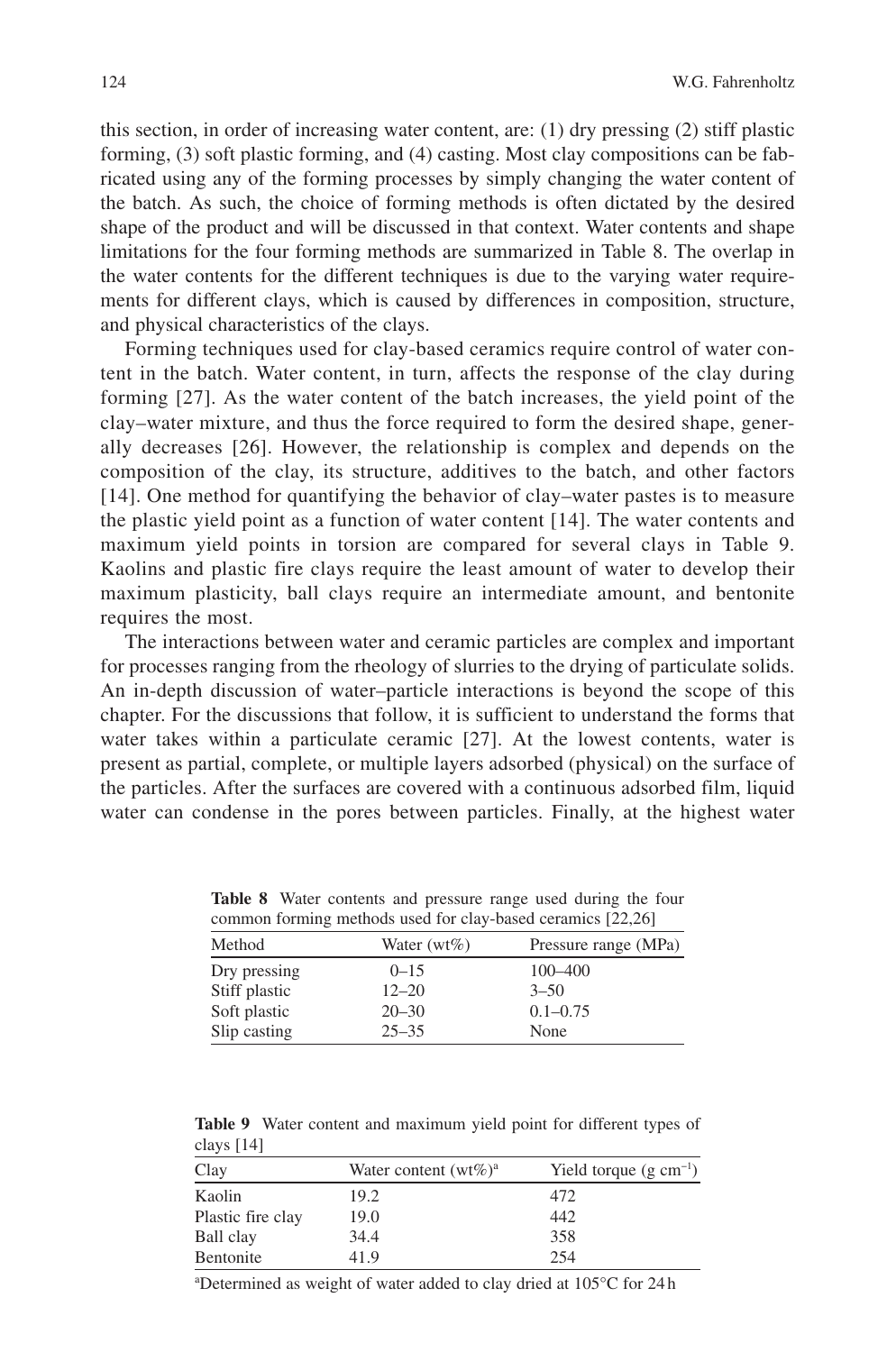contents, free water that does not interact with particle surfaces begins to separate individual particles, eventually leading to a stable dispersion of fine, separated particles.

## *3.2 Dry Pressing*

Dry pressing refers to forming methods that require up to 15 wt% water in which plastic deformation of the clay–water mixture is minimal. At the lower end of the water contents, water is present as a partially adsorbed layer. At the higher end, the particle surfaces will be completely covered by the adsorbed layer and some water will condense in fine pores. The amount of water needed for a pressing operation varies depending on the pressing characteristics desired, the state of hydration of the clay, how the clay interacts with water, and the particle size of the clay [1,22]. In dry pressing, water acts mainly as a binder that promotes green strength in a compacted body.

Dry pressing is defined as the simultaneous shaping and compaction of a powder in either a rigid die or a flexible container [28]. Common variations on the technique include uniaxial pressing and isostatic pressing [29]. The water content must be sufficient to promote binding of the clay particles without forming a continuous water film that would allow for excessive plastic deformation under an applied load. Dry pressing is the most common forming technique used in the ceramics industry and it is used to form a variety of clay-based ceramics including floor and wall tile, bricks, and electrical insulators [29]. Shapes with a low aspect ratio (height to diameter) are commonly formed by pressing operations [29]. A schematic representation of a die used for uniaxial dry pressing, along with the resulting forces on the powder compact, is shown in Fig. 8. Compaction pressures range from 20 to 400 MPa (3–60 ksi) with an upper pressure limit of around 100 MPa for uniaxial pressing. Fabrication of parts with high aspect ratios or the use of pressing pressures above 100 MPa can lead to the development of pressure gradients (Fig. 9) and other defects that affect the quality of parts after pressing and after firing [29]. As a side note, most nonclay ceramics require the addition of binders and plasticizers as



**Fig. 8** Schematic representation of a common die geometry for dry pressing [1]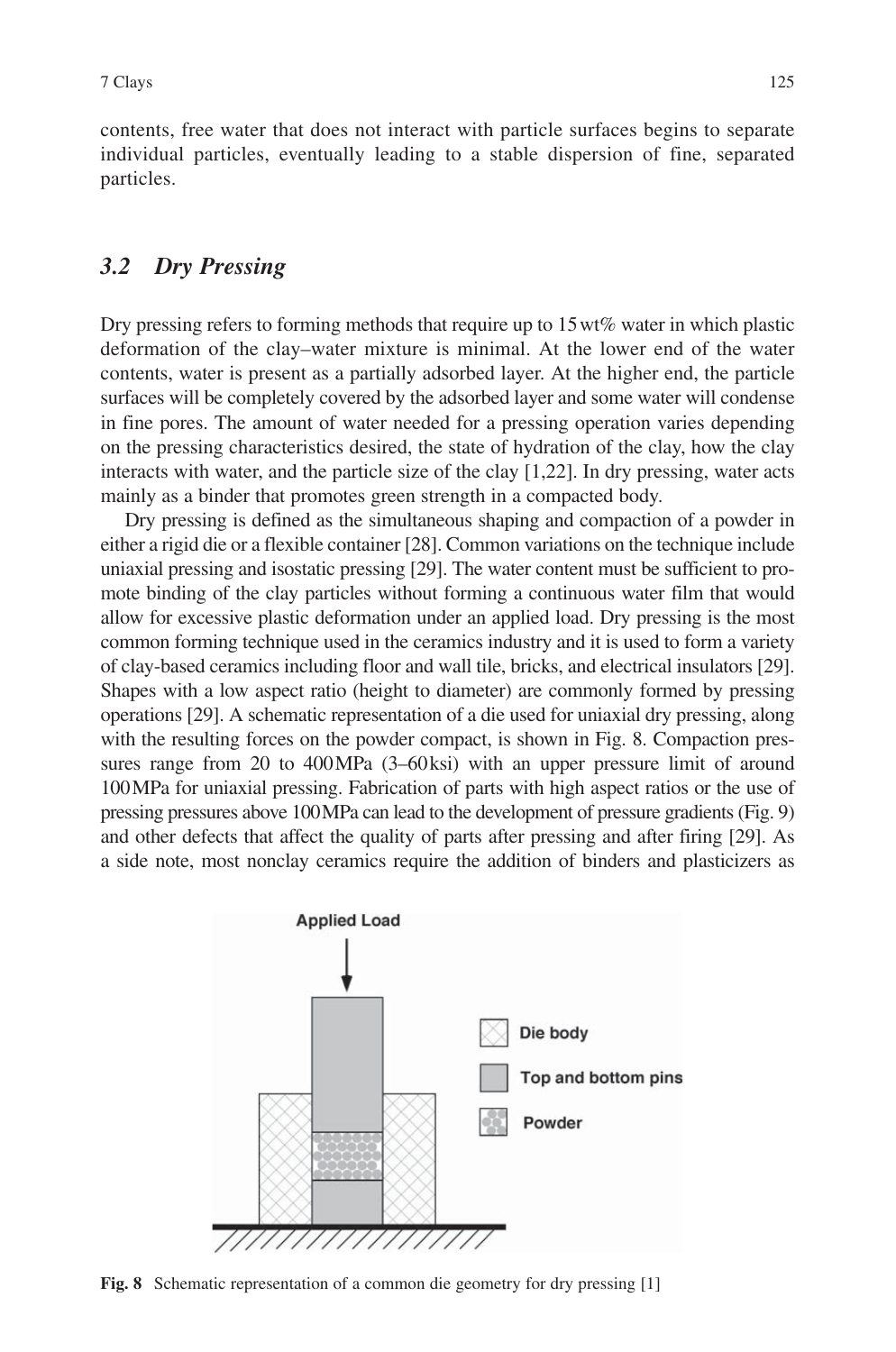

**Fig. 9** Schematic representation of pressure gradients that are present in uniaxially pressed clay-based ceramics after pressing at (**a**) low and (**b**) high pressure (Reproduced by permission of John Wiley from J.S. Reed, *Principles of Ceramic Processing*, 2nd Edition, John Wiley, New York, 1995) [1]

forming aids [1]. Organic additives are commonly used as binders and plasticizers, but clays such as bentonites are also used as binders/plasticizers in many applications [14].

## *3.3 Stiff Plastic Forming*

The water content for stiff plastic forming techniques is between 12 and  $20 \text{ wt}\%$ , which produces partial or full filling of pores by water [1,25]. Extrusion is the most common stiff plastic forming technique, although injection molding can also fall under this category [22]. The pressures required for stiff plastic forming are lower than dry pressing, ranging from  $\sim$ 3 to 50 MPa ( $\sim$ 0.5–10 ksi) due to the higher water content, which results in lower plastic yield points [26]. Extrusion is used to form clay-based products with a uniform cross section such as pipe, tubes, rods, and bricks [1]. In addition, thin-walled products with fine structure details such as honeycomb supports for catalytic converters can be extruded [1]. Extrusion processes can either be continuous or batch type [30]. Continuous auger extruders mix raw materials in a pug mill, shred and de-air the resulting plastic mass, and then force it through a die (Fig. 10a) [30]. The shape of the die opening and the positioning of "spiders" or other tooling in the throat of the die determine the shape of the extruded part [1]. The piston extruders used for batch processes can be used to form the same shapes as continuous auger extruders and they have a much simpler design (Fig. 10b). However, piston extruders can only produce limited quantities of product from a premixed plastic mass [30]. Common defects in extruded parts include laminations caused by wall friction and crow's foot cracks around rigid inclusions [1]. Nonclay ceramics can also be formed by extrusion, but require formulation of suitable binder/plasticizer combinations [1].

## *3.4 Soft Plastic Forming*

The water content for soft plastic forming methods ranges from 20 to  $30 \text{ wt}\%$ , which produces complete filling of pores by water and can result in some additional free water that separates the particles in the structure [22,31]. Soft plastic forming techniques include high-volume mechanical techniques such as jiggering, jollying, and ram pressing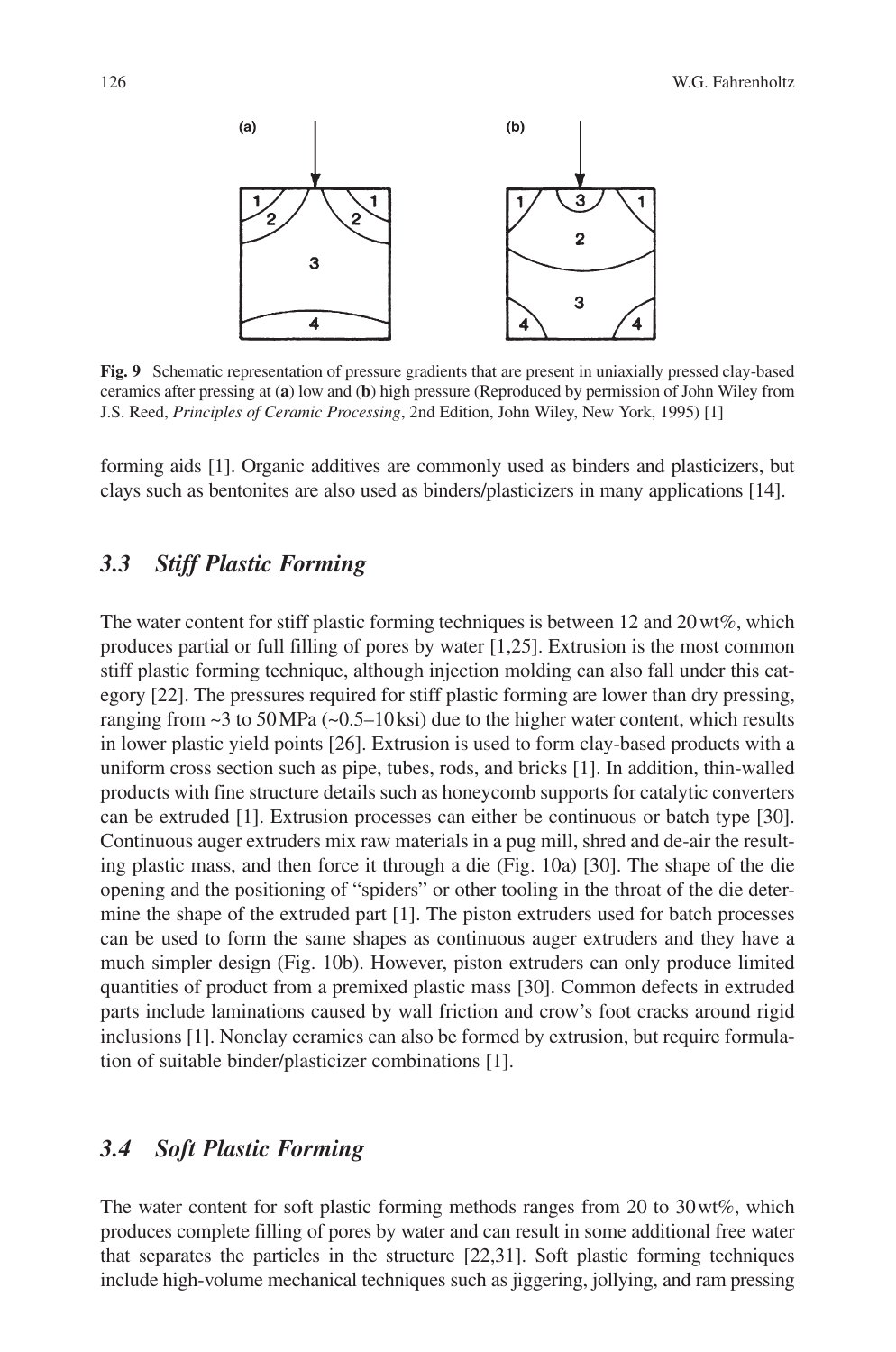

**Fig. 10** Augur (**a**) and piston (**b**) type extruders used for stiff plastic forming of clay-based ceramics. (**a** reproduced by permission of John Wiley from W.D. Kingery, *Introduction to Ceramics*, 1st Edition, John Wiley, New York, 1960; **b** reproduced by permission of the McGraw-Hill Companies from F.H. Norton, *Fine Ceramics*, McGraw Hill, New York, 1970) [25,3]

and low-volume hand techniques such as throwing and wheel turning [27]. The imposed pressure range for soft plastic forming is 0.1–0.75 MPa (15–110 psi) [26]. The soft plastic forming techniques of jiggering and jollying are used to form objects that have a center of radial symmetry conducive to forming by rotation, such as dinner plates, cups, mugs, and flowerpots. During jiggering, the plastic mass is placed on a rotating form that determines the profile of the product and a tool is brought down to cut away excess material from the back (Fig. 11a) [31]. Jollying is similar to jiggering, except that in this case the tool determines the inner profile of the product and the form serves as a physical support [26]. Typically, objects such as dinner plates are formed by jiggering, while objects such as teacups and mugs are formed by jollying. Similarly, ram pressing employs two forms that are pressed together, but without rotating tooling [26]. Ram pressing can be used to form a variety of shapes including dinner plates (Fig. 11b).

## *3.5 Casting*

Slip casting is used to produce clay-based ceramics from clay–water slurries containing 25 wt% water or more [26]. For casting slips, the water content is high enough so that all of the particles in the system are separated by free water. Most often, slip casting requires no applied pressure, although many industrial shops have switched to pressure casting (slip casting with an applied pressure) to improve productivity and reproducibility. Slip casting requires a well-dispersed, stable suspension of ceramic particles and a porous mold, which is most often gypsum (hydrated plaster of Paris) [22]. When the slurry is poured into the mold, the pores in the mold draw water out of the slurry, causing particles to deposit on the mold surface (Fig. 12) [15]. When the cast layer has sufficient thickness, the excess slip is poured out, leaving a thin, negative replica of the mold. The replica is partially dried in the mold until it pulls away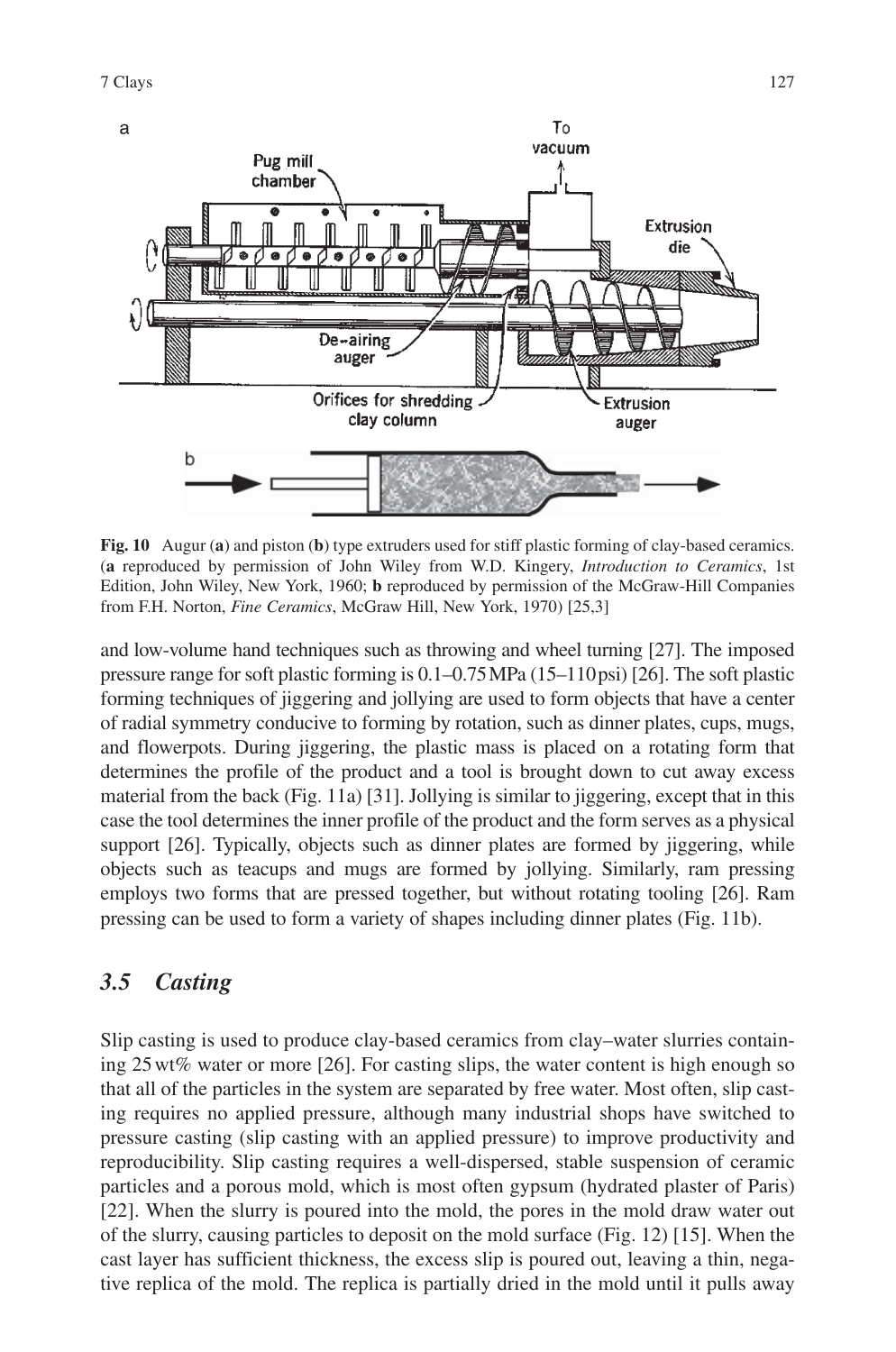

**Fig. 11** Schematic illustrations of the processes of (**a**) jiggering and (**b**) ram pressing used for soft plastic forming of clay-based ceramics (**a** reprinted by permission of Addison-Wesley from F.H. Norton, *Elements of Ceramics*, Addison-Wesley Publishing, Reading, MA, 1952; **b** reprinted by permission of the McGraw-Hill Companies from F.H. Norton, *Fine Ceramics*, McGraw Hill, New York, 1970) [22,3]

from the sides of the mold and is rigid enough to be removed without deformation. Slip casting is used to form objects that are not conducive to jiggering or jollying because of a lack of radial symmetry or those with complex surface details such as decorative figurines. Slip casting is also used to form objects that are difficult to form by other techniques because of their size such as radomes, large crucibles, and large diameter furnace tubes [25]. Slip casting does not work as well with solid objects due to the problem of removing water uniformly and differential shrinkage [1].

### **4 Kaolinite to Mullite Reaction Sequence**

When heated, kaolinite undergoes a complex series of chemical and physical changes that transform the layered mineral to a combination of crystalline mullite and an amorphous siliceous phase. Though simple conceptually, the study of this reaction sequence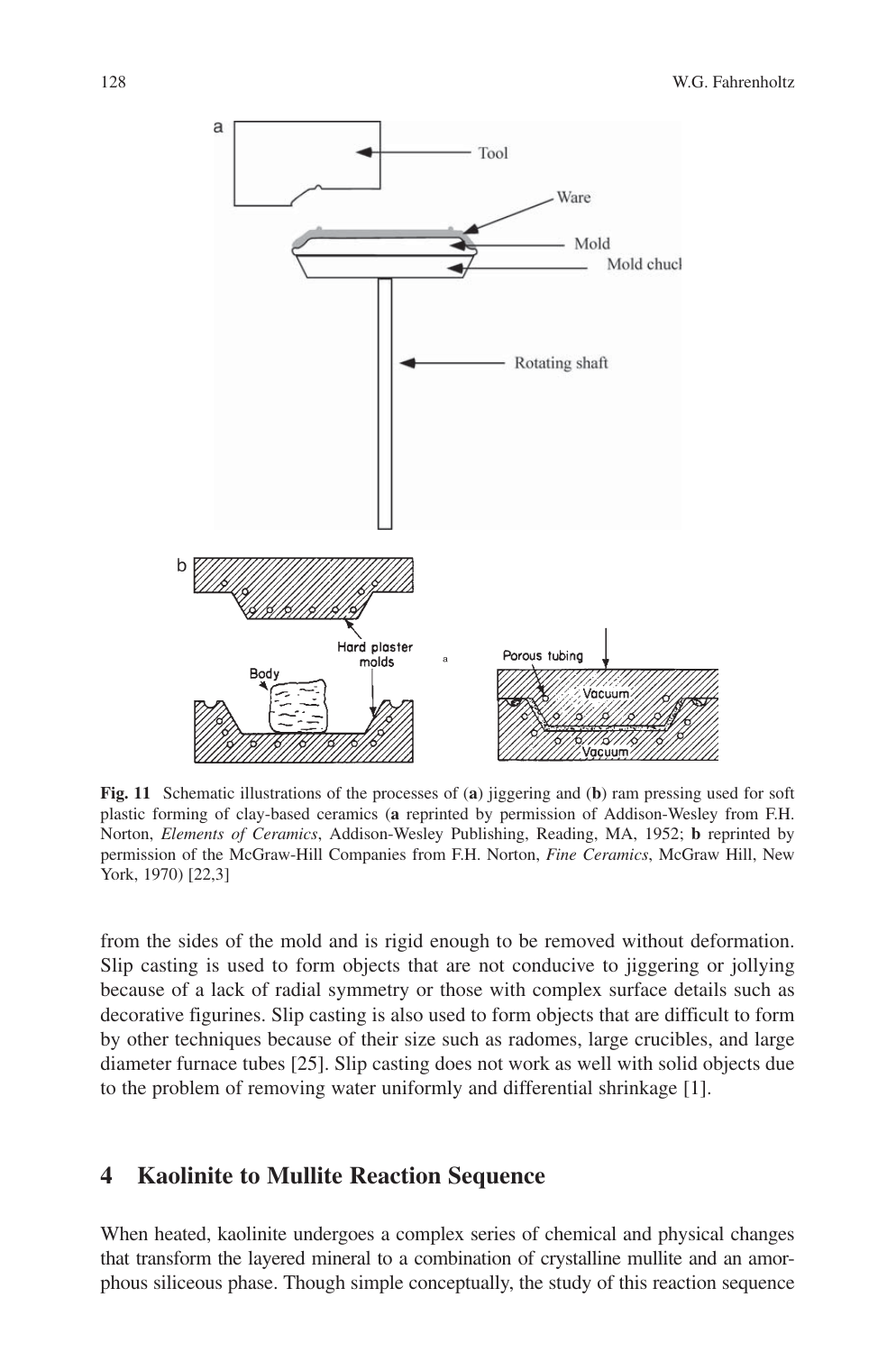

**Fig. 12** Schematic representation of the build up of a cast layer (wall) from a suspension of clay particles (slip) in contact with a gypsum(hydrated plaster of Paris) mold (reproduced by permission of Addison-Wesley from F.H. Norton, *Elements of Ceramics*, Addison-Wesley Publishing, Reading, MA, 1952) [22]

continues to draw interest from the materials research community due to on-going controversies related to the composition and structure of the intermediate phases. Notable studies of the reaction of clays during heating have been conducted by LeChatelier [32], Brindley [33], and MacKenzie [34]. In an interesting parallel to the connection between the processing of clay-based ceramics and advanced processing methods, the characterization protocols used in modern ceramic science draw heavily on the work of these authors who were among the first in the field of materials to apply characterization techniques that are now considered routine. LeChatelier used thermal analysis, Brindley employed a combination of transmission electron microscopy and diffraction, and MacKenzie made use of nuclear magnetic resonance spectroscopy.

## *4.1 Loss of Adsorbed Water*

At temperatures below 150°C, water that is physically attached to clays evaporates. Physically attached water can be present as water adsorbed onto the surface of particles or between the layers of the clay structure. The loss of water is endothermic and results in measurable weight loss. For kaolinite, the weight loss is usually minor, on the order of a percent or less. However, other clays, particularly those that swell when exposed to water such as bentonite can have considerable weight loss in this temperature regime (4–8 wt%) [6]. For kaolinite, the changes due to loss of physical water do not alter the structure as determined by X-ray diffraction.

## *4.2 Metakaolin*

Around 450°C, the chemically combined water in clays is released, resulting in the formation of metakaolin. As with the loss of physically adsorbed water, the loss of the chemical water is an endothermic process that is accompanied by weight loss [33]. The magnitude of the weight loss depends on the amount of chemically combined water in the clay. For kaolinite,  $Al_2O_3^{\bullet}2SiO_2^{\bullet}2H_2O$ , the weight loss due to chemically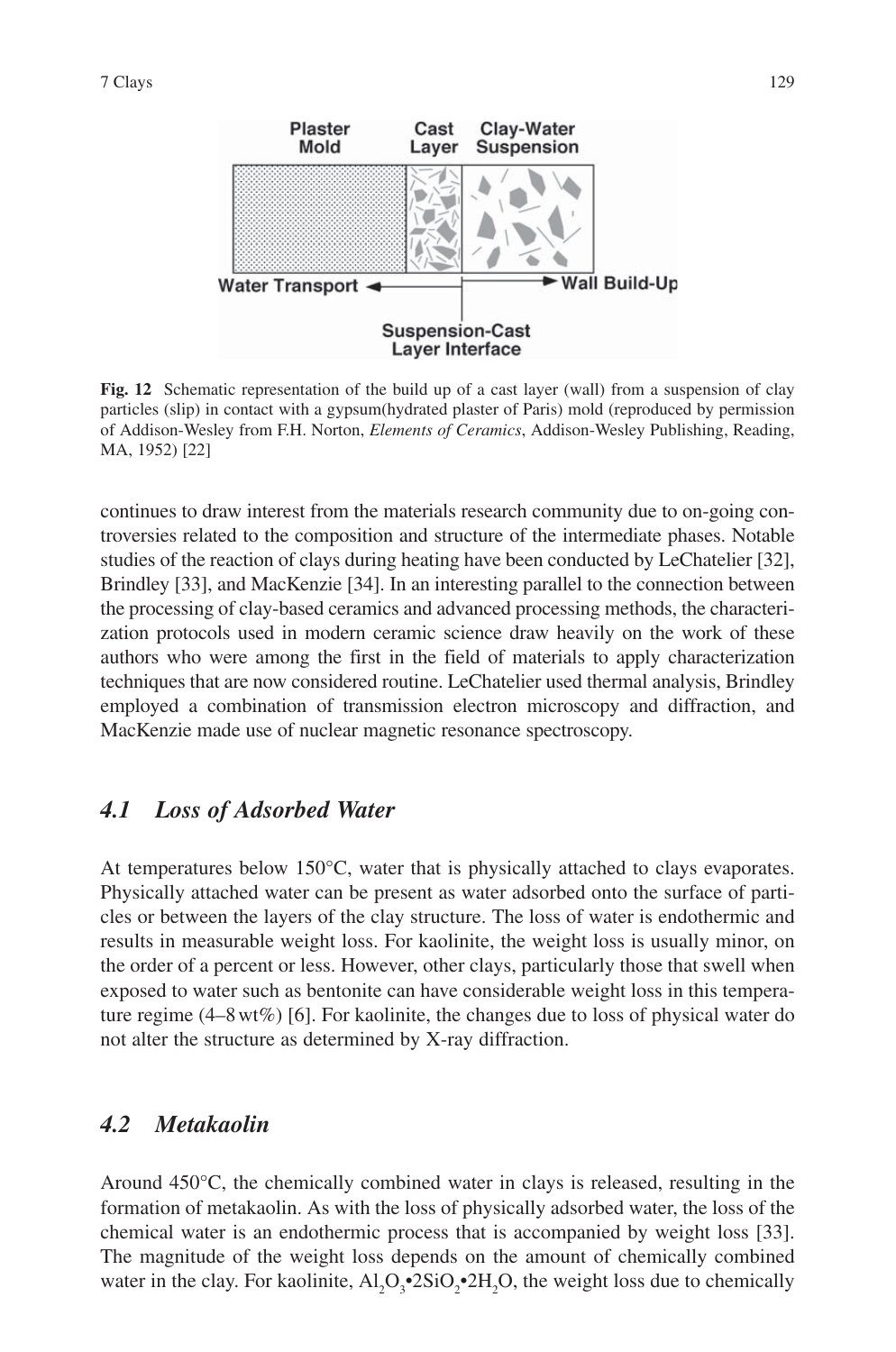combined water should be 13.9 wt%, which is similar to reported water contents for high-purity secondary kaolins (Table 4). After dehydration, metakaolin appears amorphous on X-ray diffraction, but the short range ordering of the cations within the sheets that make up the kaolinite structure is retained [33,34]. Brindley has speculated that disruption of the order perpendicular to the sheets causes the change in the X-ray diffraction pattern [33]. Thus, metakaolin is a homogeneous molecular-level mixture of noncrystalline alumina and silica. Metakaolin does not spontaneously rehydrate when it is exposed to water and it remains stable up to approximately 980°C.

## *4.3 Spinel*

As metakaolin is heated, it undergoes a structural transformation around 980°C, a temperature of significant interest in the synthesis of mullite ceramics [35]. Brindley, among others, has observed the formation of spinel, an amorphous siliceous phase, and a small amount of nanocrystalline mullite at 980°C [33]. This process is exothermic with no accompanying weight loss. The observed heat of reaction comes mainly from spinel formation [33]. Investigators are in general agreement that the spinel phase is similar in structure to the cubic transitional alumina  $\gamma$ -Al<sub>2</sub>O<sub>3</sub> and that it contains most of the alumina from the original kaolin. The amorphous phase is mainly silica, but it also contains a small amount of alumina plus most of the impurities from the original clay. The mullite phase makes up only a small volume fraction of the total volume after heating to 980°C and is composed of submicrometer needle-like mullite grains. Questions remain regarding the composition of the spinel phase, with proposed compositions ranging from pure γ-Al<sub>2</sub>O<sub>3</sub> to 2Al<sub>2</sub>O<sub>3</sub>.3SiO<sub>2</sub>, which includes the mullite composition,  $3\text{Al}_2\text{O}_3$  $2\text{SiO}_2$  [33,36]. It seems unlikely that spinel is pure  $\gamma$ -Al<sub>2</sub>O<sub>3</sub>, since mixtures of  $\gamma$ -Al<sub>2</sub>O<sub>3</sub> and silica prepared from colloidal particles form  $\alpha$ -Al<sub>2</sub>O<sub>3</sub> and amorphous silica around 1200°C prior to mullite formation at higher temperatures [37]. It also seems unlikely that spinel is poorly crystalline mullite, at least after heating to 980°C, since a second mullite crystallization event is recorded at higher temperatures [37]. Recent studies using nuclear magnetic resonance spectroscopy indicate that the spinel phase formed at 980°C may contain just a few weight percent silica [38]. Logically, the composition of the spinel phase probably lies between that of metakaolin  $(A_1O_3.2SiO_2)$  and mullite  $(3AI_2O_3.2SiO_2)$  and is part of a phase separation process that leads to the eventual formation of mullite and an amorphous silica-rich phase [33].

### *4.4 Mullitization*

As kaolinite is heated beyond 980°C, the small fraction of mullite crystals that formed at 980°C continue to grow, albeit at a slow rate. Mullite growth is accompanied by the disappearance of the spinel phase, although the amount of mullite formed is lower than expected based on the spinel loss [33]. Mullite formation does not approach completion until a second exothermic event occurs at approximately 1200°C, as recorded by differential thermal analysis [33]. When formed by solid-state reaction, mullite has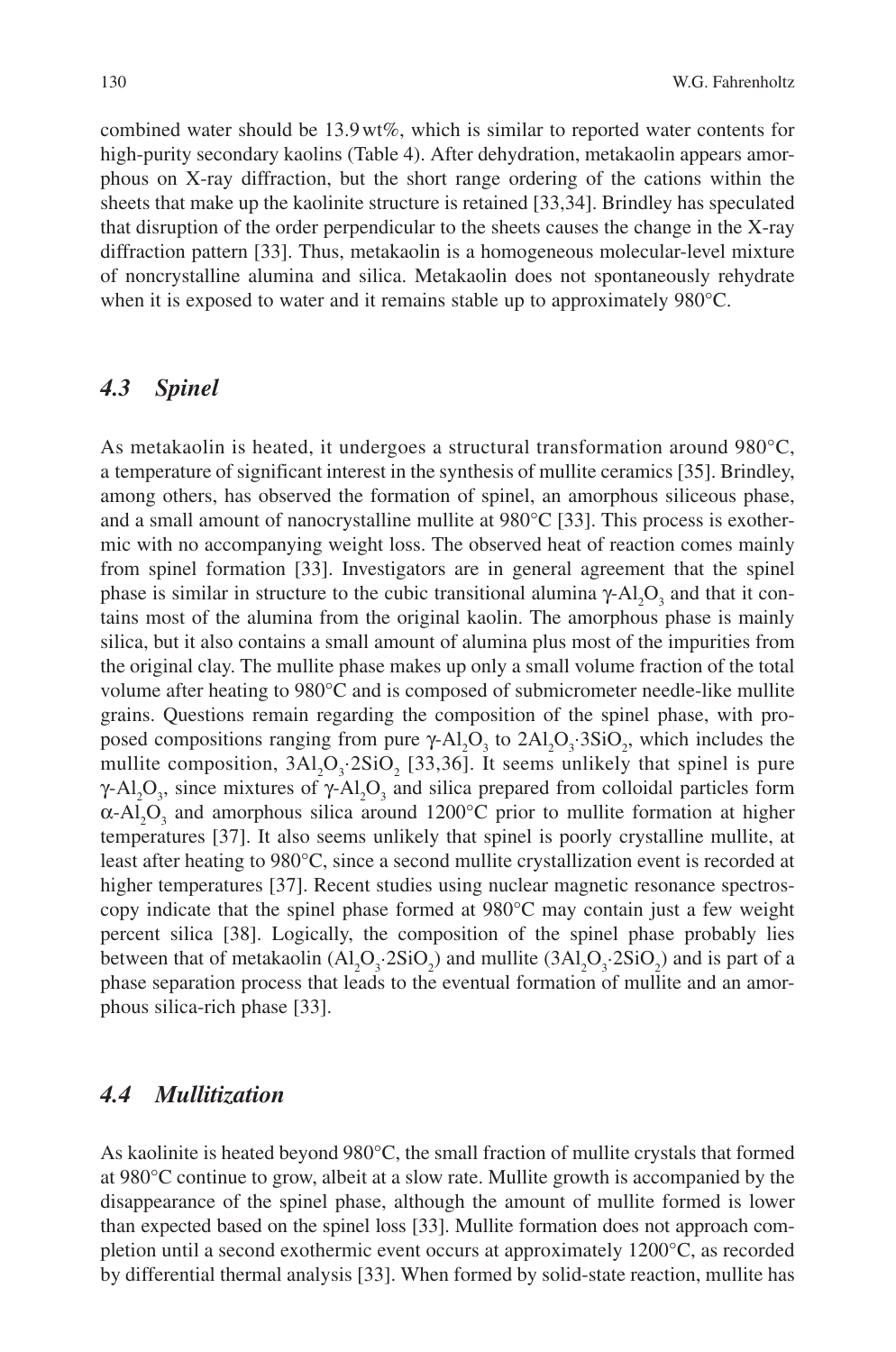a composition of  $3Al_2O_3$ :  $2SiO_2$ , approximately  $72$  wt% alumina and  $28$  wt% silica [39]. According to Brindley, the mullite formed by heating to 1200°C contains all of the alumina from the original clay, while the silica is distributed between the mullite phase and an amorphous phase [33]. Further heating alters the size of the needle-like mullite grains and can result in crystallization of the silica to crystobalite [22]. Heating to 1200°C is generally sufficient to fully densify clay-based ceramic bodies.

## **5 General Outlook**

Clays will continue to be an important industrial mineral for the foreseeable future. Clays continue to be used widely as raw materials for refractories and other traditional ceramics because of their availability, low cost, and ease of processing. However, a majority of applications for clay minerals lie outside the field of ceramics, as summarized in Tables 10 and 11 and described in detail in several of the references [8,14,21]. Because of this breadth of applications and continued availability of easily-mined, high-quality clay deposits, the current level of production and utilization of clay minerals should continue [8]. Production is currently stabilized around 40 million metric tons per year with an average price of approximately \$30 per ton [8]. More importantly for the modern materials community, understanding the processing and characterization of traditional ceramics can provide significant insight into the structure of the materials curriculum and the methods used to process and characterize advanced ceramic materials.

| Clay             | Application            | <b>Important Property(ies)</b> |
|------------------|------------------------|--------------------------------|
| Kaolin           | Paper                  | Absorbency, color              |
|                  | Refractories           | High temperature stability     |
|                  | Traditional ceramics   | Plasticity, fired strength     |
| <b>Ball Clay</b> | Traditional ceramics   | Plasticity, fired strength     |
| <b>Bentonite</b> | Kitty litter           | Absorbency                     |
|                  | Foundry sand           | Binding ability                |
|                  | Iron ore palletizing   | Binding ability                |
|                  | Petroleum drilling mud | Viscosity control, thixotropy  |
| Fire Clay        | Refractories           | High temperature stability     |

**Table 10** Important applications for clay minerals grouped by clay type and application [8]

|  |  | <b>Table 11</b> Other applications for clay minerals |  |  |  |
|--|--|------------------------------------------------------|--|--|--|
|--|--|------------------------------------------------------|--|--|--|

| Application                | Reason for use                           |
|----------------------------|------------------------------------------|
| Absorbent                  | Water affinity                           |
| Adhesive                   | Viscosity control, inert filler          |
| Aggregate                  | Low cost, low density                    |
| Cement                     | $\text{Al}_2\text{O}_3$ source           |
| Clarification of beverages | Surface charge characteristics           |
| Paint                      | Pigment, inert filler, viscosity control |
| Paper                      | Brightness, absorbency                   |
| Petroleum refining         | Catalytic activity                       |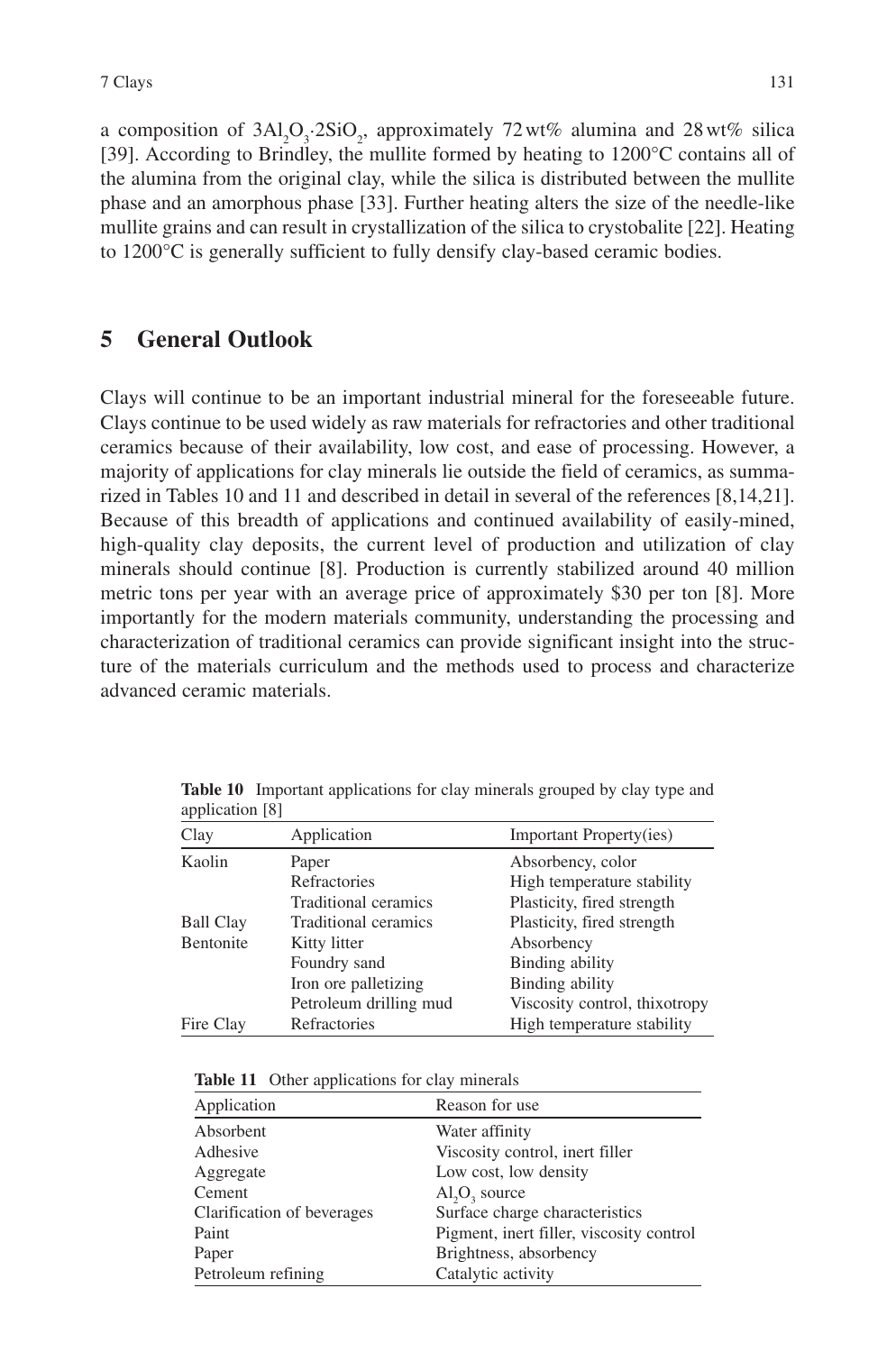**Acknowledgments** Many of the references used in the preparation of this chapter were donated to the Materials Science and Engineering department at MS&T from the A.P. Green Industries, Inc. corporate library. The author would like to thank Dr. David J. Wronkiewicz of the MS&T Geology and Geophysics program, Dr. Jeffrey D. Smith of the MS&T Materials Science and Engineering Department, and Ms. Jill C. Fahrenholtz for their critical reviews of various drafts of the manuscript.

### **References**

- 1. J.S. Reed, *Principles of Ceramic Processing*, 2nd edn., John Wiley, New York, 1995.
- 2. C.S. Hurlbut, *Dana's Manual of Mineralogy*, 15th edn., John Wiley, New York, 1941.
- 3. F.H. Norton, *Fine Ceramics*, McGraw Hill, New York, 1970.
- 4. L. Jiazhi, The evolution of chinese pottery and porcelain technology, in *Ancient Technology to Modern Science, Ceramics and Civilization,* Vol. 1, W.D. Kingery (ed.), The American Ceramic Society, Columbus, OH, 1984, pp. 135–162.
- 5. L. Gouzhen and Z. Xiqiu, The development of chinese white porcelain, in *Ancient Technology to Modern Science, Ceramics and Civilization,* Vol. 2, W.D. Kingery (ed.), The American Ceramic Society, Columbus, OH, 1985, pp. 217–236.
- 6. H. Ries, *Clays: Their Occurrence, Properties, and Uses*, 3rd edn., John Wiley, New York, 1927.
- 7. F.H. Norton, Cycles in ceramic history, in *Ceramic Processing Before Firing*, G.Y. Onoda and L.L. Hench (eds.), John Wiley, New York, 1978, pp. 3–10.
- 8. Mineral Commodity Survey 2003, U.S. Geological Survey, 2003.
- 9. 2001 Annual Survey of Manufacturers, U.S. Census Bureau, 2002.
- 10. T.L. Brown and H.E. LeMay, Jr., *Chemistry: The Central Science*, 2nd edn., Prentice-Hall, Englewood Cliffs, NJ, 1981, pp. 678–685.
- 11. C. Klein and C.S. Hurlbut, *Manual of Mineralogy*, 21st edn., John Wiley, New York, 1993.
- 12. W.D. Neese, *Introduction to Optical Mineralogy*, Oxford University Press, New York, 1986, pp. 234–251.
- 13. G.W. Brindley, Ion exchange in clay minerals, in *Ceramic Fabrication Processes*, W.D. Kingery (ed.), John Wiley, New York, 1958, pp. 7–23.
- 14. R.E. Grim, *Applied Clay Mineralogy*, McGraw-Hill, New York, 1962.
- 15. W.D. Kingery, H.K. Bowen, and D.R. Uhlmann, *Introduction to Ceramics*, 2nd edn., John Wiley, 1976, pp. 77–80.
- 16. M.C. Gastuche, The octahedral layer, in *Clays and Clay Minerals, Proceedings of the Twelfth National Conference on Clays and Clay Minerals*, W.F. Bradley (ed.), Pergamon Press, Oxford, 1963, pp. 471–493.
- 17. B. Velde, *Clay Minerals: A Physico-Chemical Explanation of their Occurrence*, Elsevier, Amsterdam, 1985, pp. 1–44.
- 18. G.W. Brindley, Structural mineralogy of clays, in *Clays and Clay Technology, Proceedings of the First National Conference on Clays and Clay Technology*, J.A. Pask and M.D. Turner (eds.), California Division of Mines, San Francisco, 1955, pp. 33–44.
- 19. P.F. Kerr, Formation and occurrence of clay minerals, in *Clays and Clay Technology, Proceedings of the First National Conference on Clays and Clay Technology*, J.A. Pask and M.D. Turner (eds.), California Division of Mines, San Francisco, 1955, pp. 19–32.
- 20. W. Ryan, *Properties of Ceramic Raw Materials*, 2nd edn., Pergamon Press, Oxford, 1978, pp. 42–72.
- 21. *Kaolin Clays and Their Uses*, 2nd edn., The Huber Chemical Corporation, New York, 1955.
- 22. F.H. Norton, *Elements of Ceramics*, Addison-Wesley, Reading, MA, 1952, pp. 1–35.
- 23. EPK Kaolin Product Information Sheet, Zemex Industrial Minerals, Atlanta, GA, 2002.
- 24. S-4 and 44-B Clay Product Information Sheets, Old Hickory Clay Company, Gleason, TN, 2001.
- 25. W.D. Kingery, *Introduction to Ceramics*, 1st edn., John Wiley, New York, 1960.
- 26. R.A. Haber and P.A. Smith, Overview of traditional ceramics, in *Ceramics and Glasses: Engineered Materials Handbook*, Vol. 4, S.J. Schneider, Jr. (ed.), ASM International, Materials Park, OH, 1991, pp. 3–15.